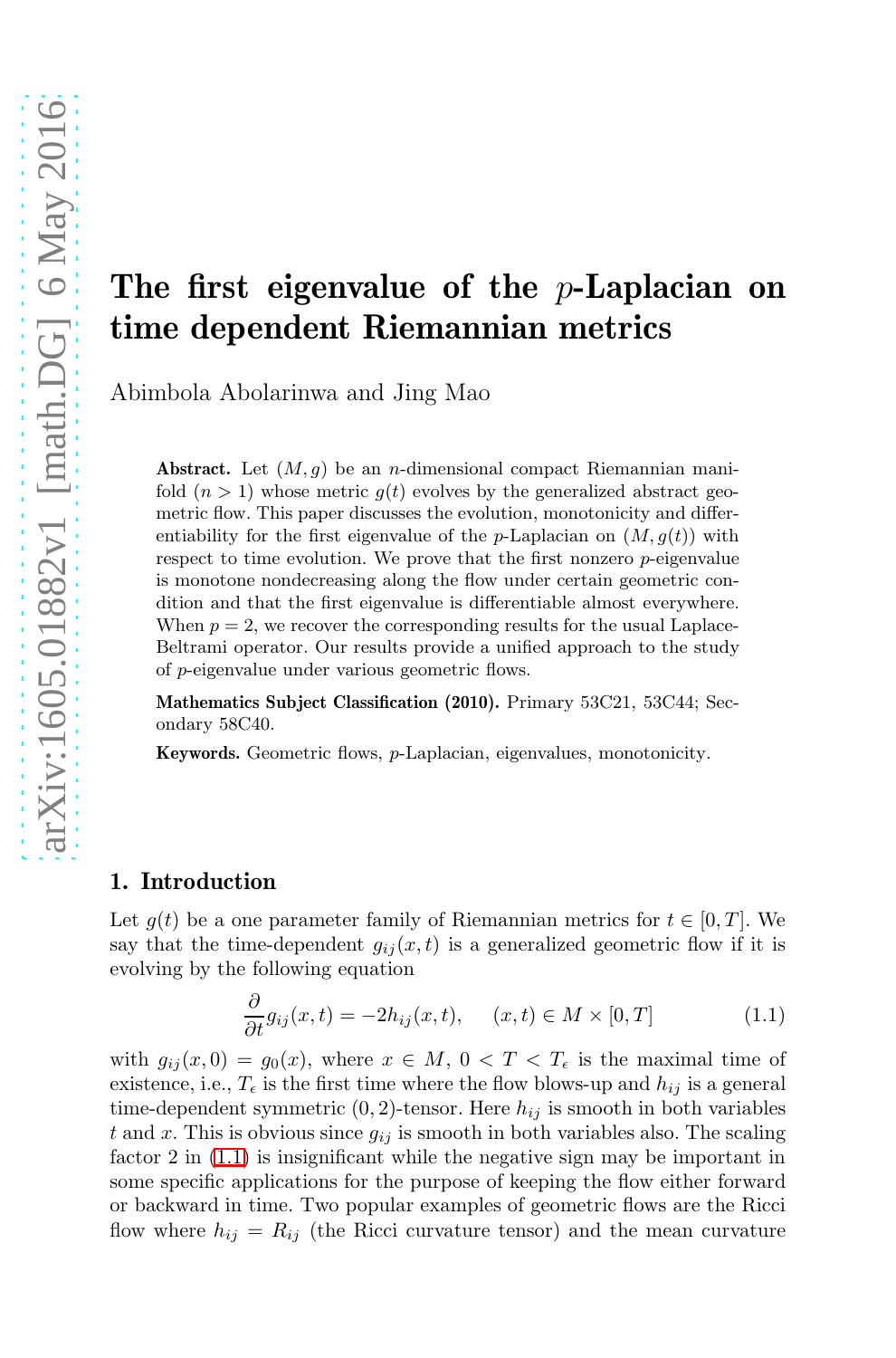flow, in which case  $h_{ij} = H\Pi_{ij}$  (here H is the mean curvature and  $\Pi_{ij}$  is the second fundamental form on M).

One may impose boundedness condition on the tensor  $h_{ij}$ . In fact, such boundedness and sign assumptions on  $h_{ij}$  are preserved as long as the flow exists, so it follows that the metrics are uniformly equivalent. Precisely, if  $-K_1g \leq h \leq K_2g$ , where  $g(t), t \in [0,T]$  is the flow, then

<span id="page-1-0"></span>
$$
e^{-K_1T}g(0) \le g(t) \le e^{K_2T}g(0). \tag{1.2}
$$

To see the above bounds [\(1.2\)](#page-1-0) we consider the evolution of a vector form  $|X|_q = g(X, X), X \in T_xM$ . By the equation [\(1.1\)](#page-0-0) and by the boundedness of the tensor h we have  $|\partial_t g(X, X)| \leq K_2 g(X, X)$ , which implies (by integrating from  $t_1$  to  $t_2$ )

$$
\left| \log \frac{g(t_2)(X,X)}{g(t_1)(X,X)} \right| \le K_2 t \Big|_{t_1}^{t_2}.
$$

Taking the exponential of this estimate with  $t_1 = 0$  and  $t_2 = T$  yields  $|g(t)| \leq$  $e^{k_2T}g(0)$  from which the uniform boundedness of the metric follows. Thus, if there holds boundedness assumption  $-K_1g \leq h \leq K_2g$ , the metric  $g(t)$ are uniformly bounded below and above for all time  $0 \leq t \leq T$  under the geometric flow [\(1.1\)](#page-0-0). Then, it does not matter what metric we use in the argument that follows.

In this paper, we discuss the evolution, monotonicity and differentiability of the first nonzero eigenvalue of  $p$ -Laplace operator on the *n*-dimensional compact Riemannian manifold whose metric evolves by  $(1.1)$ . The *p*-Laplace operator is defined as

$$
\Delta_{p,g}f(x) := div(|\nabla f|^{p-2}\nabla f)(x)
$$

for  $p \in [1,\infty)$ , where div is the divergence operator, the adjoint of gradient (grad) for the  $L^2$ -norm induced by g on the space of differential forms. When  $p=2,$ 

$$
\Delta_{2,g}f(x) = div \circ grad \ f(x)
$$

is the usual Laplace-Beltrami operator. The eigenvalues and the corresponding eigenfunctions of  $\Delta_{p,q}$  satisfy the following nonlinear eigenvalue problem

<span id="page-1-1"></span>
$$
\Delta_{p,g}f = -\lambda|f|^{p-2}f, \qquad f \neq 0. \tag{1.3}
$$

It is easily verifiable that the principal symbol of [\(1.3\)](#page-1-1) is nonnegative everywhere and strictly positive at the neighbourhood of the point where  $\nabla f \neq 0$ . We know that [\(1.3\)](#page-1-1) has weak solutions with only partial regularity of class  $C^{1,\alpha}$ ,  $(0 < \alpha < 1)$  in general. Interested readers can find the classical papers by L. Evans [7] and P. Tolksdorff [28]. Notice that the least eigenvalue of  $\Delta_{p,q}$  on compact manifold without boundary is zero with the corresponding eigenfunction being a constant. Hence, we refer to the infimum of the positive eigenvalues as the first nonzero eigenvalue or simply the first eigenvalue. The first eigenvalue of  $\Delta_{p,q}$  is characterised by the min-max principle

<span id="page-1-2"></span>
$$
\lambda_{p,1} = \inf_{0 \neq f \in W^{1,p}(M)} \left\{ \frac{\int_M |\nabla f|_g^p \, d\mu_g}{\int_M |f|_g^p \, d\mu_g} \, \middle| \, f \neq 0, \, f \in W^{1,p}(M) \right\},\tag{1.4}
$$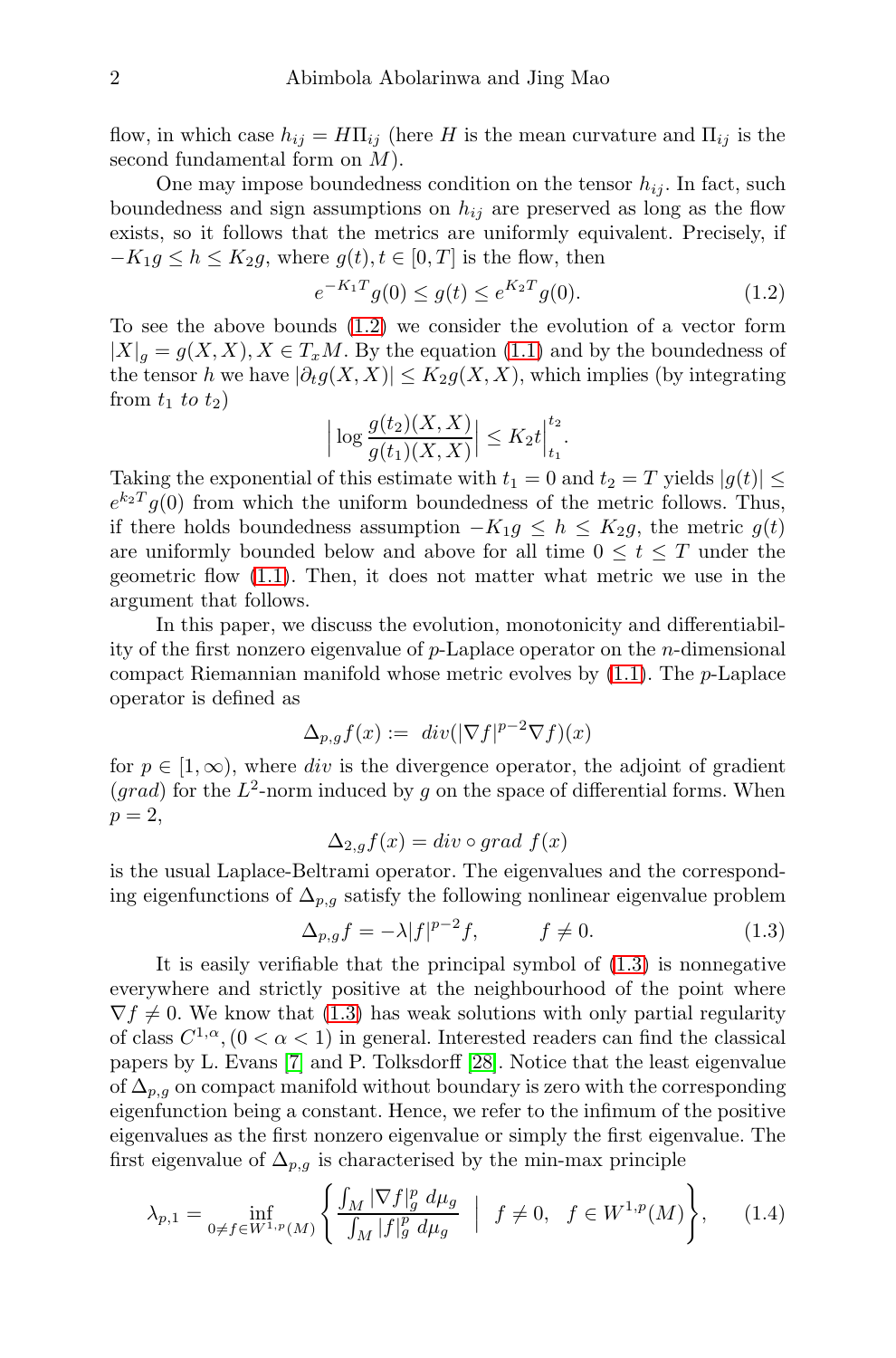satisfying the following constraint  $\int_M |f|_g^{p-2} f d\mu_g = 0$ , where  $d\mu_g$  is the volume measure on  $(M, g)$ . Obviously, the infimum does not change when one replaces  $W^{1,p}(M)$  by  $C^{\infty}(M)$ . The corresponding eigenfunction is the energy minimizer of Rayleigh quotient [\(1.4\)](#page-1-2) and satisfies the following Euler-Lagrange equation

$$
\int_{M} [|\nabla f|^{p-2} \langle \nabla f, \nabla \phi \rangle - \lambda |f|^{p-2} \langle f, \phi \rangle] d\mu_{g} = 0 \tag{1.5}
$$

for  $\phi \in C_0^{\infty}(M)$  in the sense of distribution. The problem of finding  $\lambda_{p,1}$  is related to the problem of finding the best constant  $C(M)$  in the  $L^p$ -Sobolev inequality

$$
||f||_{L^{p^*}} \leq C(M) ||\nabla f||_{L^p}, \quad p^* = np/(n-p),
$$

which is obtained by continuous embedding of  $W^{1,p}(M) \hookrightarrow L^p(M)$  under the sobolev norm

$$
||f||_{W^{1,p}} = \left(\int_M |f|^p d\mu + \int_M |\nabla f|^p d\mu\right)^{\frac{1}{p}}.
$$

It is well-known that p-Laplacian has discrete eigenvalues but still remains unknown whether it only has discrete eigenvalues for bounded connected domains. Another well-known results tell us that the first nonzero eigenvalue is simple and isolated [18, 19, 24]. Here the simplicity shows that any nontrivial eigenfunction corresponding to  $\lambda_{p,1}$  does not change sign and that any two first eigenfunctions are constant multiple of each other.

In contrast to the spectrum of Laplace-Beltrami operator (the case  $p = 2$ , the *p*-Laplacian is nonlinear in general. For instance, the case  $p = 1$ gives  $div(\nabla u/|\nabla u|)$ , the negative of mean curvature operator. Aside being of geometric interests, the  $p$ -Laplacian appears naturally in the study of non-newtonian fluids, nonlinear elasticity, heat radiation, porous media flow, rheology, petroleum extraction, Brownian motions, torsional creep problem among others. For details of physical applications of p-Laplacian, the reader is referred to [6].

Moreover, it is not known if  $\lambda_{p,1}$  or its corresponding eigenfunction is  $C^1$ differentiable (or even locally Lipschitz) along any geometric flow of the form [\(1.1\)](#page-0-0). However, it has been pointed out that the differentiability for the case  $p = 2$  is a consequence of eigenvalue perturbation theory, see for instance [12, 14]. For this reason, the method of L. Ma [21], which assumes differentiability of eigenvalues and eigenfunctions under the Ricci flow, can only be applied to find the monotonicity of first eigenvalue for the case  $p = 2$  along [\(1.1\)](#page-0-0). Now to avoid the differentiability assumption on the first eigenvalue and the corresponding eigenfunction in the case  $p \neq 2$ , we shall apply techniques of Cao [2] as used by Wu [29] and Wu, Wang and Zheng [30] under the Ricci flow to study the evolution and monotonicity of  $\lambda_{p,1}(t) = \lambda_{p,1}(t, f(t)),$ where  $\lambda_{p,1}(t, f(t))$  and  $f(t)$  are assumed to be smooth. The evolution and the monotonicity formulas for the first eigenvalue (in both cases  $p = 2$  and  $p \neq 2$ ) derived here do not depend on the evolution of the eigenfunction. The eigenfunction only needs to satisfy certain normalization condition.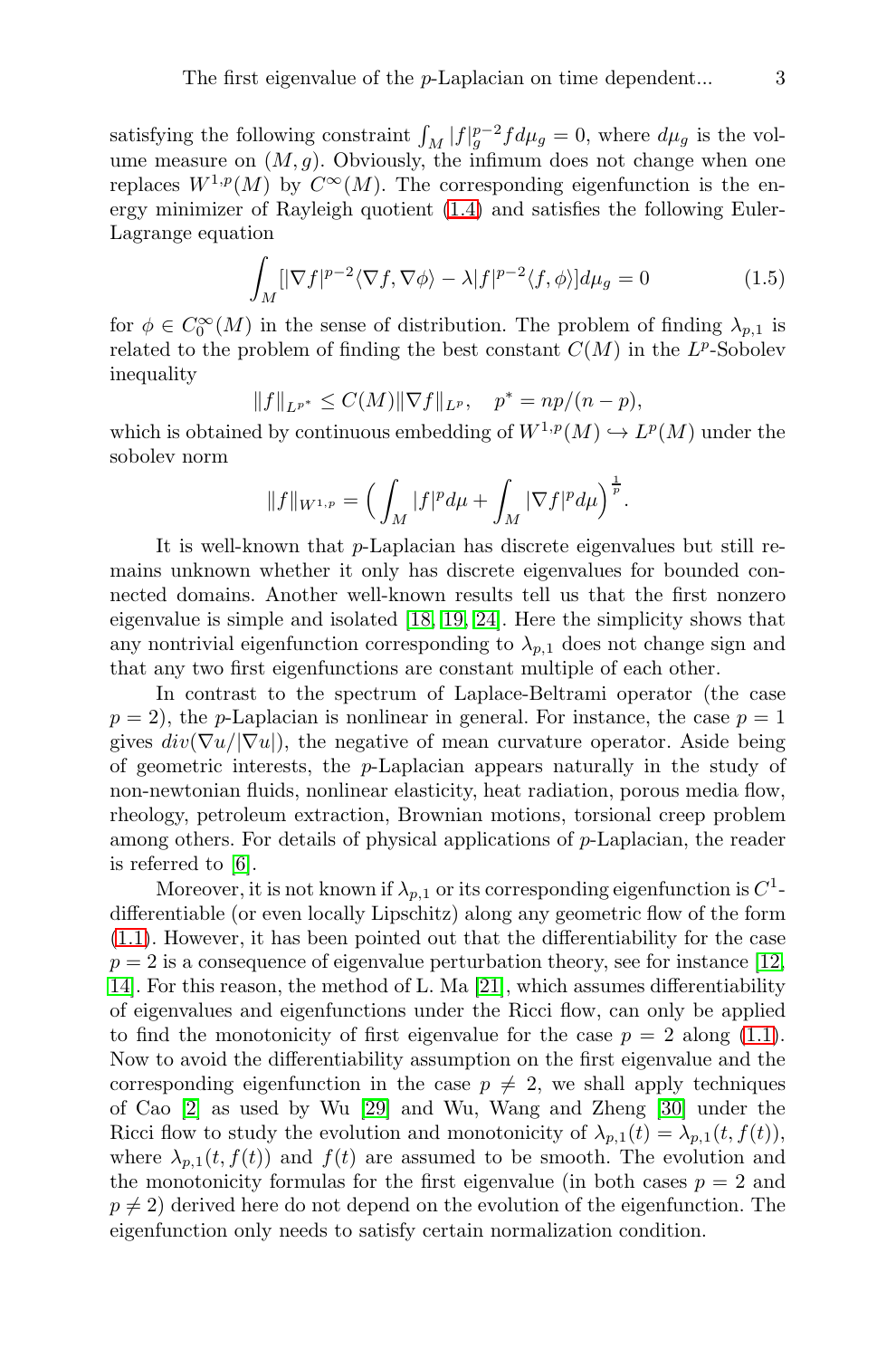There are many results on the evolution and monotonicity of eigenvalues of the Laplace operator on evolving manifolds with or without curvature assumptions. One can find [2, 3, 15, 16] under the Ricci flow, [17] under Ricci-Harmonic map flow and [9] along abstract geometric flow with entropy methods. The study of the properties of eigenvalues of the p-Laplacian on evolving manifold is still very young. The main aim of this paper is to investigate if those known properties of  $\lambda_{p,1}$  on static metric and for the case  $p = 2$  on evolving metric can be extended to various geometric flow. We however intend to develop a unified algorithm that can be used for this purpose on time-dependent metrics. Many interesting results concerning the behaviour of  $\lambda_{n,1}$  can be found in [13, 18, 19, 22, 24] for static metrics and [1, 8, 23, 29, 30, 32, 33] for evolving metrics along various geometric flow.

The rest of this paper is planned as follows. In Section [2,](#page-3-0) we discuss the main results of this paper. Firstly, we highlight some notations about differential geometry including metrics, gradient, divergence and integration by parts, which form the core of analytic tools used in the paper. We also prove some technical lemmas about evolutions of some geometric objects relating to the eigenvalues under the flow [\(1.1\)](#page-0-0). In Section [3,](#page-10-0) we study the first eigenvalue of Laplace-Beltrami operator  $(p = 2)$  under this geometric flow. Here, we assume the first eigenvalue to be a function of time only and obtain its general evolution and monotonicity formula under certain condition. In Section [4,](#page-12-0) we use a different approach to derive p-eigenvalue's evolution and monotonicity without differentiability assumption on the eigenfunction. In fact, the differentiability of  $p$ -eigenvalue is a consequence of the monotonicity formula. In the last section, we list some examples of geometric flows where the approaches used in this paper are applicable. In fact, this section reveals that our generalised geometric flow is not a trivial generalisation.

## <span id="page-3-0"></span>2. Preliminaries and main results

## 2.1. Notation

Throughout, M will be taken to be a closed manifold (i.e., compact without boundary). Most of our calculations are done in local coordinates, where  $\{x^i\}$ is fixed in a neighbourhood of every point  $x \in M$ . We shall adopt Einstein summation convention with repeated indices summed up. The Riemannian metric  $g(x)$  at any point  $x \in M$  is a bilinear symmetric positive definite matrix denoted in local coordinates by

$$
g_{ij}(x) = g_{ij} dx^i dx^j.
$$

The Laplace-Beltrami operator acting on a smooth function  $f$  on  $M$  is defined as divergence of gradient of f, written as

$$
\Delta_g f := div \, grad \, f = \frac{1}{\sqrt{|g|}} \frac{\partial}{\partial x^i} \left( \sqrt{|g|} g^{ij} \frac{\partial f}{\partial x^j} \right),
$$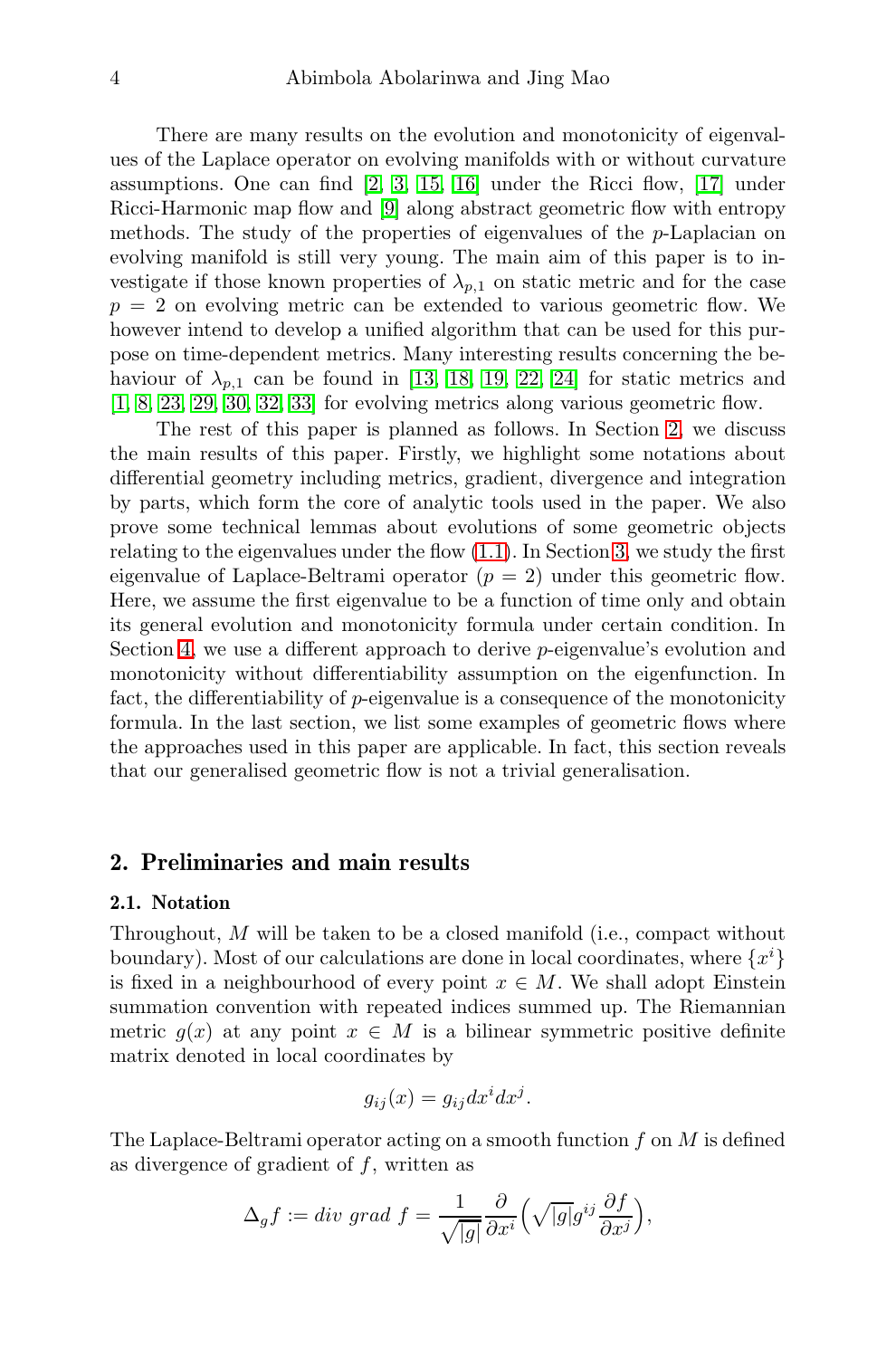where  $|g| = \det(g_{ij})$  and  $g^{ij} = (g_{ij})^{-1}$  are determinant and the inverse metric matrix respectively. By the above we note that

$$
(grad \ f)^i = (\nabla f)^i = g^{ij} \frac{\partial f}{\partial x^j}
$$
 and  $div X = \frac{1}{\sqrt{|g|}} \frac{\partial}{\partial x^i} (\sqrt{|g|} X^i),$ 

where  $X$  is a smooth vector field. Also we have the metric norm

$$
|\nabla f|_g^2 = g^{ij} \nabla_i f \nabla_j f = \nabla^j f \nabla_j f.
$$

The Riemann structure allows us to define Riemannian volume measure  $d\mu_q$ on M by

$$
d\mu_g = \sqrt{|g_{ij}(x)|} dx^i.
$$

By the divergence theorem, we have the following integration by parts formulas: Let X be a vector field,  $X = X^i \partial_i$  and  $f \in C^\infty(M)$  be smooth function, then

$$
\int_M \langle -div X, f \rangle_g = \int_M \langle X, \nabla f \rangle_g = -\int_M \frac{1}{\sqrt{\det g}} f \partial_i (X^i \sqrt{\det g}) \sqrt{\det g} dx^i.
$$

Also for functions  $f, h \in C^2(M)$ 

$$
\int_M f \Delta_g h \, d\mu = -\int_M \langle \nabla f, \nabla h \rangle_g d\mu = \int_M \Delta_g f \, h d\mu.
$$

We write in local coordinates gradient, Hessian and covariant derivative as

$$
\nabla f = f_i
$$
,  $\nabla \nabla f = \nabla_i \nabla_j f = f_{ij}$  and  $\frac{\partial}{\partial x^i} = \partial_i$ 

respectively. Also we write time derivative as  $\frac{\partial}{\partial t}f = \partial_t f = f_t$ .

## 2.2. Evolution equations

Interestingly, all the geometric quantities associated with the underlying manifold evolve as the Riemannian metric evolves along the geometric flow. This also serves as a motivation considering the behaviours of some other important geometric quantities such as eigenvalues of the manifold under the flow. The next two lemmas give us these evolutions.

<span id="page-4-0"></span>**Lemma 2.1.** Suppose a one-parameter family of smooth metrics  $g(t)$  solves the geometric flow  $(1.1)$ , then, we have the following evolutions

(1) 
$$
\frac{\partial}{\partial t}g^{ij} = 2g^{ik}g^{jl}h_{kl} = 2h^{ij}
$$

(2) 
$$
\frac{\partial}{\partial t} \Gamma_{ij}^k = -g^{kl} \left( \partial_i h_{jl} + \partial_j h_{il} - \partial_l h_{ij} \right)
$$

(3) 
$$
\frac{\partial}{\partial t} |\nabla f|^2 = 2h_{ij} f_i f_j + 2f_i f_{t,j}
$$

(4) 
$$
\frac{\partial}{\partial t}(\Delta f) = 2h_{ij}f_{ij} + 2\langle \ div \ h, \nabla f \rangle - \langle \nabla \mathcal{H}, \nabla f \rangle + \Delta f_t
$$

(5) 
$$
\frac{\partial}{\partial t}d\mu = -\mathcal{H}d\mu.
$$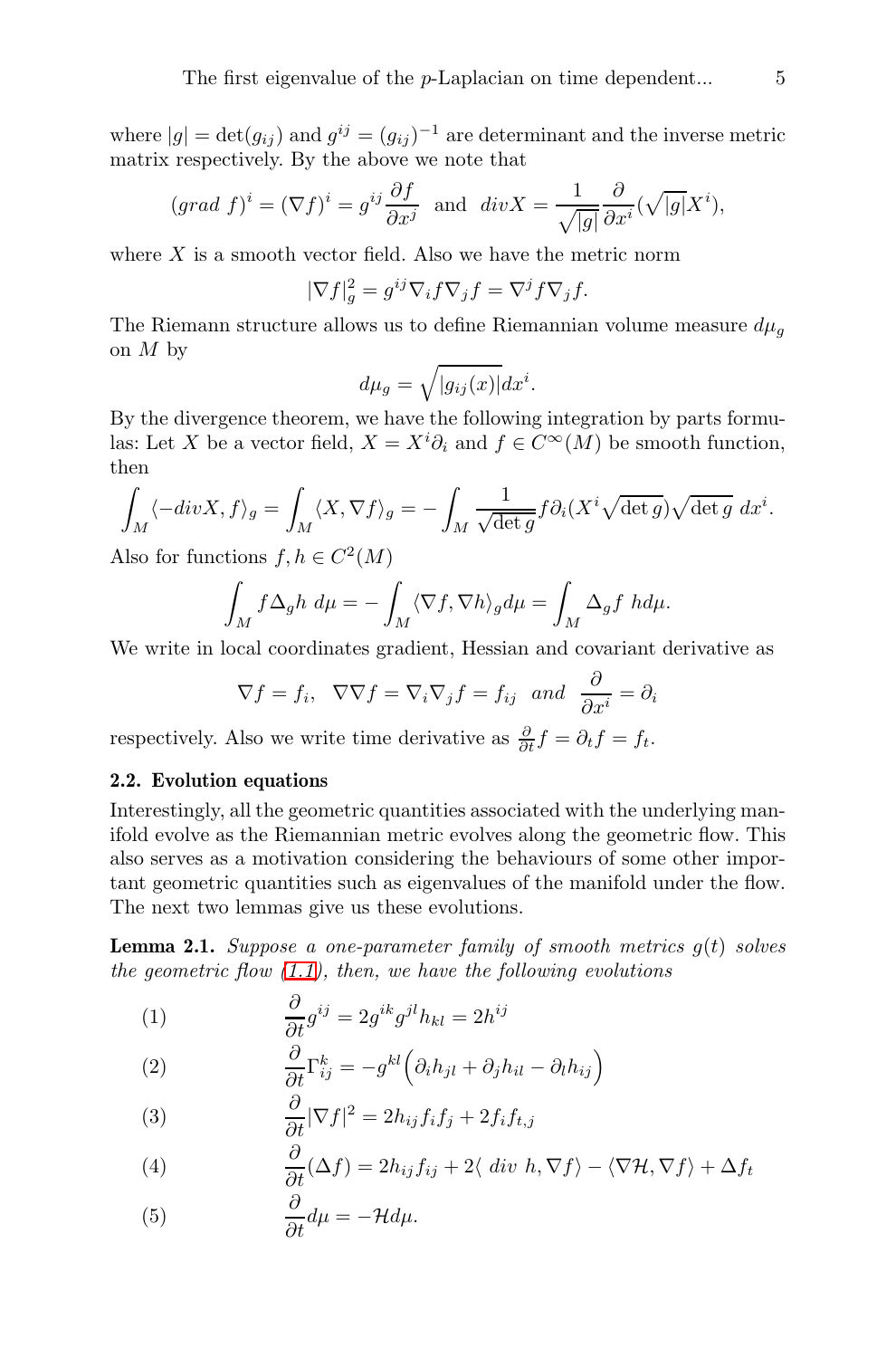Here  $\mathcal{H} = g^{ij} h_{ij}$ , the metric trace of a symmetric 2-tensor  $h_{ij}$  and f is a smooth function defined on M.

*Proof.* Recall that both  $g_{ij}$  and  $S_{ij}$  are symmetric tensors and  $g^{ij}g_{jl} = \delta_l^i$ . Note also that Levi-civita connection is not a tensor, but the time derivative of a connection is  $(2, 1)$  tensor. Then  $(2)$  holds as a tensor equation in any coordinates system and at any point. The proofs of (1) and (2) are the same as those of [5, Lemmas 3.1 and 3.2]. We give the computations in local coordinates which lead to the proofs of (3) and (4). In fact, we have

$$
\partial_t(|\nabla f|^2) = \partial_t(g^{ij}\partial_i f \partial_j f)
$$
  
=  $(\partial_t g^{ij})\partial_i f \partial_j f + 2g^{ij}\partial_i f \partial_j f_t$   
=  $2h^{ij}\partial_i f \partial_j f + 2g^{ij}\partial_i f \partial_j f_t$   
=  $2h_{ij}f_i f_j + 2f_i f_{t,j}$ ,

which is exactly  $(3)$ . We prove  $(4)$  by using  $(1)$  and  $(2)$  as follows:

$$
\frac{\partial}{\partial t}(\Delta f) = \frac{\partial}{\partial t}[g^{ij}(\partial_i\partial_j - \Gamma^k_{ij}\partial_k)f]
$$
\n
$$
= \frac{\partial}{\partial t}(g^{ij})(\partial_i\partial_j - \Gamma^k_{ij}\partial_k)f + g^{ij}(\partial_i\partial_j - \Gamma^k_{ij}\partial_k)\frac{\partial}{\partial t}f - g^{ij}(\frac{\partial}{\partial t}\Gamma^k_{ij})\partial_kf
$$
\n
$$
= 2h^{ij}\nabla_i\nabla_jf + \Delta f_t + g^{ij}g^{kl}\left(\nabla_ih_{jl} + \nabla_jh_{il} - \nabla_lh_{ij}\right)\nabla_kf
$$
\n
$$
= \Delta f_t + 2h_{ij}f_{ij} + 2g^{kl}\left(g^{ij}\nabla_ih_{jl} - \frac{1}{2}g^{ij}\nabla_lh_{ij}\right)\nabla_kf
$$
\n
$$
= \Delta f_t + 2h_{ij}f_{ij} + 2\langle div \ h, \nabla f \rangle - \mathcal{H}_i f_j.
$$

In local coordinates, the volume form is written as  $d\mu = \sqrt{|g|} dx^1 \wedge ... \wedge dx^n$ , then,

$$
\frac{\partial}{\partial t}d\mu = \frac{\partial}{\partial t} \left( \sqrt{|g|} dx^1 \wedge \dots \wedge dx^n \right).
$$

By chain rule of differentiation

$$
\frac{\partial}{\partial t} \left( \sqrt{|g|} \right) = \frac{1}{2} \frac{1}{\sqrt{|g|}} \frac{\partial}{\partial t} |g| = \frac{1}{2} \frac{1}{\sqrt{|g|}} \frac{\partial |g|}{\partial g_{ij}} \frac{\partial g_{ij}}{\partial t}
$$

$$
= -\sqrt{|g|} g^{ij} h_{ij} = -\mathcal{H} \sqrt{|g|}.
$$

Therefore

$$
\frac{\partial}{\partial t}d\mu = -\mathcal{H} d\mu.
$$

This completes the proof of the lemma.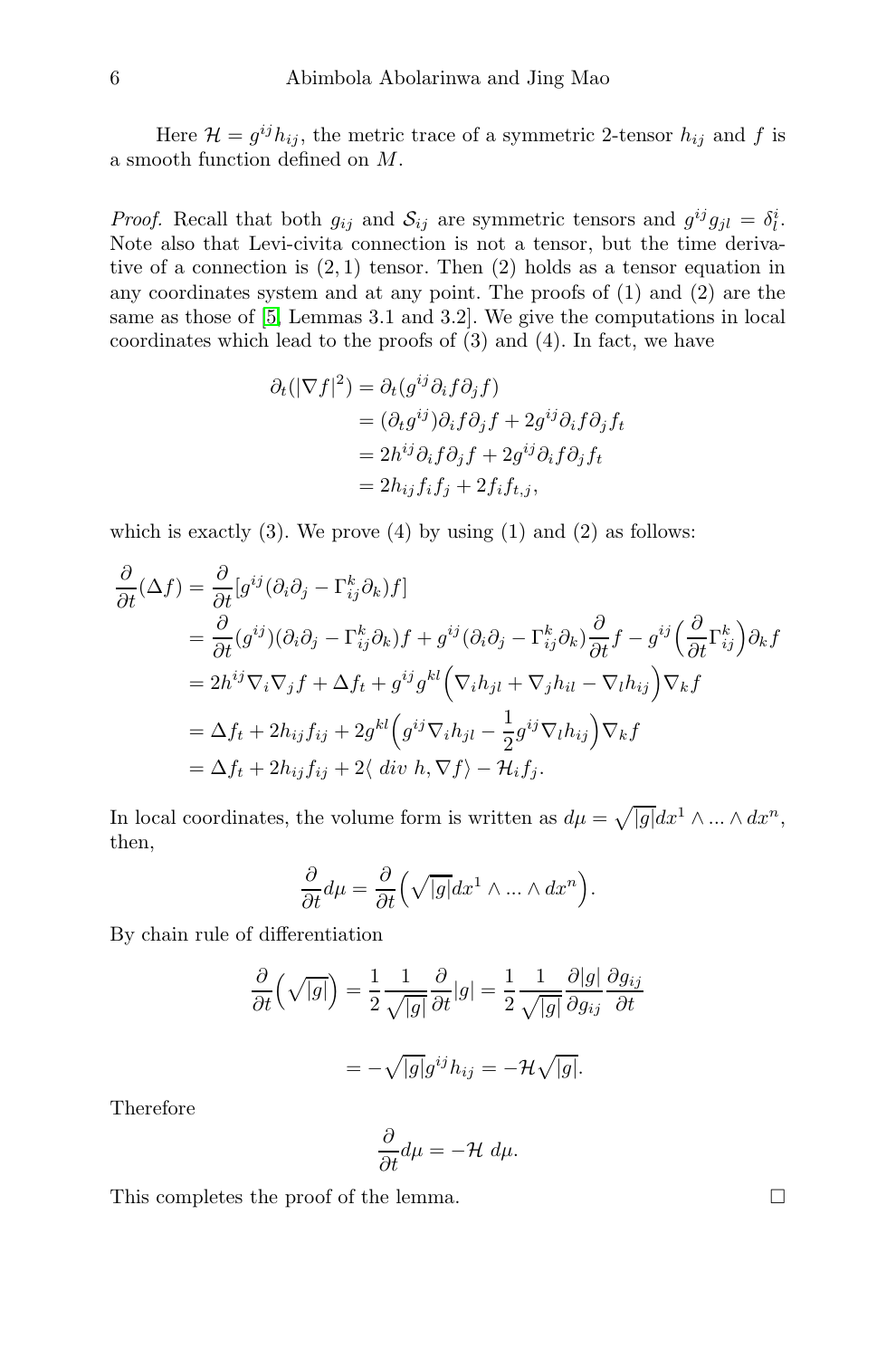<span id="page-6-0"></span>**Lemma 2.2.** Suppose a one-parameter family of smooth metrics  $g(t)$  solves the geometric flow  $(1.1)$ , then, we have the following evolutions

(1) 
$$
\frac{\partial}{\partial t} |\nabla f|^p = p |\nabla f|^{p-2} \left\{ h_{ij} \nabla_i f \nabla_j f + g^{ij} \nabla_i f \nabla_j f_t \right\}
$$

(2) 
$$
\frac{\partial}{\partial t} |\nabla f|^{p-2} = (p-2)|\nabla f|^{p-4} \left\{ h_{ij} \nabla_i f \nabla_j f + g^{ij} \nabla_i f \nabla_j f_t \right\}
$$

(3) 
$$
\frac{\partial}{\partial t}(\Delta_{p,g}f) = 2h^{ij}\nabla_i(Z\nabla_jf) + g^{ij}\nabla_i(Z_t\nabla_jf) + g^{ij}\nabla_i(Z\nabla_jf_t)
$$

$$
+ Z\Big\{2\langle div \, h, \nabla f \rangle - \langle \nabla \mathcal{H}, \nabla f \rangle + \Delta f_t\Big\},\
$$

where  $Z := |\nabla f|^{p-2}$  and f is a smooth function defined on M. When  $p = 2$ we have  $(2)$  and  $(3)$  of Lemma [2.1.](#page-4-0)

The proof follows standard computation as in [1, Lemma 2.2]. But we include it here for completeness.

Proof. By (3) of Lemma [2.1](#page-4-0) we can get

$$
\frac{\partial}{\partial t} \left( |\nabla f|^p \right) = \frac{\partial}{\partial t} \left( |\nabla f|^2 \right)^{\frac{p}{2}} \n= \frac{p}{2} \left( |\nabla f|^2 \right)^{\frac{p-2}{2}} \frac{\partial}{\partial t} \left( |\nabla f|^2 \right) \n= \frac{p}{2} |\nabla f|^{p-2} \left\{ 2h_{ij} \nabla_i f \nabla_j f + 2g^{ij} \nabla_i f \nabla_j f_t \right\} \n= p |\nabla f|^{p-2} \left\{ h_{ij} \nabla_i f \nabla_j f + g^{ij} \nabla_i f \nabla_j f_t \right\},
$$

which is (1). (2) follows from the same calculation as the above. Let  $Z :=$  $|\nabla f|^{p-2}$ , then

$$
\frac{\partial}{\partial t} \Delta p, gf = \frac{\partial}{\partial t} \Big( div(|\nabla f|^{p-2} \nabla f) \Big) = \frac{\partial}{\partial t} \Big( g^{ij} \nabla_i (Z \nabla_j f) \Big) \n= \frac{\partial}{\partial t} \Big( g^{ij} \nabla_i Z \nabla_j f + Z g^{ij} \nabla_i \nabla_j f \Big) \n= \frac{\partial}{\partial t} \Big( g^{ij} \Big) \nabla_i Z \nabla_j f + g^{ij} \nabla_i Z \nabla_j f + g^{ij} \nabla_i Z \nabla_j f_t + Z_t \Delta f + Z(\Delta f)_t.
$$

By (1) and (3) of the Lemma, we have

$$
\frac{\partial}{\partial t} \Delta p, gf = 2h^{ij} \nabla_i Z \nabla_j f + g^{ij} \nabla_i Z_t \nabla_j f + g^{ij} \nabla_i Z \nabla_j f_t + Z_t \Delta f
$$
\n
$$
+ Z \Big\{ 2h_{ij} \nabla_i \nabla_j f + 2 \langle \ div \ h, \nabla f \rangle - \langle \nabla \mathcal{H}, \nabla f \rangle + \Delta f_t \Big\}
$$
\n
$$
= 2h^{ij} \nabla_i Z \nabla_j f + 2h_{ij} Z \nabla_i \nabla_j f + g^{ij} \nabla_i Z_t \nabla_j f + Z_t \Delta f + g^{ij} \nabla_i Z \nabla_j f_t
$$
\n
$$
+ Z \Delta f_t + Z \Big\{ 2 \langle \ div \ h, \nabla f \rangle - \langle \nabla \mathcal{H}, \nabla f \rangle \Big\}
$$
\n
$$
= 2h^{ij} \nabla_i (Z \nabla_j f) + g^{ij} \nabla_i (Z_t \nabla_j f) + g^{ij} \nabla_i (Z \nabla_j f_t)
$$
\n
$$
+ Z \Big\{ 2 \langle \ div \ h, \nabla f \rangle - \langle \nabla \mathcal{H}, \nabla f \rangle \Big\}.
$$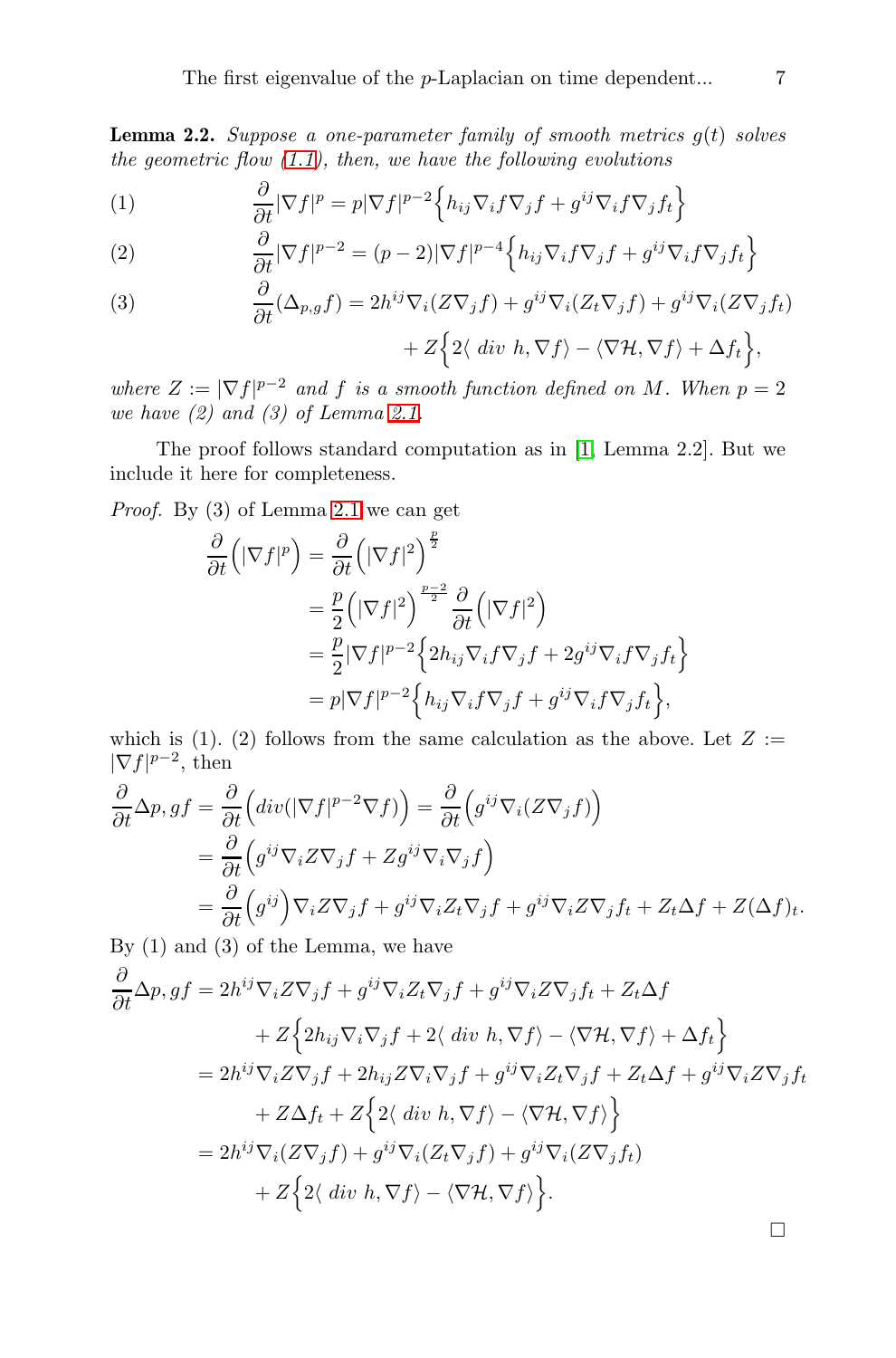#### 2.3. Main Results

Recall that we already mentioned that sign assumption on the tensor  $h_{ij}$  is preserved throughout the flow. To prove the monotonicity of  $\lambda_{p,1}$ , we will need the condition  $(h_{ij} - \alpha \mathcal{H}g_{ij})(x, t) \geq 0$  for all  $t \in [0, T]$ . This condition is informed by the Hamilton's maximum principle for tensors. For clarity we state the principle without proof.

Definition 2.3. (Null-eigenvector assumption) A quantity  $Q(q, t)$ :  $Sym^2T^*M \times$  $[0, T] \rightarrow Sym^2T^*M$  is said to satisfy the null eigenvector assumption if whenever  $\omega_{ij}$  is a nonnegative symetric  $(0, 2)$ -tensor at a point q and if  $X \in T_aM$ is such that  $\omega_{ij}X^j=0$  and then

$$
Q_{ij}(\omega, g)X^i X^j \ge 0
$$

for any  $t \in [0, T]$ .

The symetric tensor  $\omega_{ij}$  is defined to be nonnegative if and only if  $\omega_{ij}V^iV^j \geq 0$  for all vectors  $V^i$  (i.e., the quadratic form induced by  $\omega_{ij}$  is semi-positive definite) and we write  $\omega_{ij} \geq 0$ .

**Theorem 2.4.** ([10, Theorem 9.1], [5, Theorem 4.6]) Let  $g(t)$  be a smooth one parameter family of Riemannian metrics satisfying  $(1.1)$ . Let  $M_{ij}$  be a symmetric  $(0, 2)$ -tensor satisfying

$$
\frac{\partial}{\partial t}M_{ij}(x,t) \ge \Delta M_{ij}(x,t) + \langle X, \nabla M_{ij} \rangle + Q(M_{ij}, g(t)),\tag{2.1}
$$

where X is a time-dependent vector field and  $Q(M_{ij}, g(t))$  is a symmetric  $(0, 2)$ -tensor which is locally Lipschitz in x, continuos in t and satisfies the null-eigenvector assumption.

If  $M_{ij}(p, 0) \geq 0$  for all  $p \in M$ , then  $M_{ij}(p, t) \geq 0$  for all  $p \in M$  and  $t\in[0,T_{\epsilon})$ 

By the above maximum principle for tensors we can prove the following conclusion.

**Proposition 2.5.** Let  $q(t)$  be a smooth one parameter family of Riemannian metrics satisfying [\(1.1\)](#page-0-0). If

$$
(h_{ij} - \alpha \mathcal{H} g_{ij})(x,0) \ge 0,
$$

then

$$
(h_{ij} - \alpha \mathcal{H}g_{ij})(x, t) \ge 0 \tag{2.2}
$$

for some  $\alpha \in [0, \frac{1}{n}]$  and all  $t \in [0, T]$ .

The first main results on evolution and monotonicity of  $\lambda_{p,1}$  for the case  $p = 2$  are the following and are proved in Section [3.](#page-10-0)

<span id="page-7-0"></span>**Theorem 2.6.** Let  $(M, g(t))$  be a closed manifold evolving by the geometric flow [\(1.1\)](#page-0-0) and  $\lambda(t)$  be the first nonzero eigenvalue of the Laplacian  $\Delta_{g(t)}$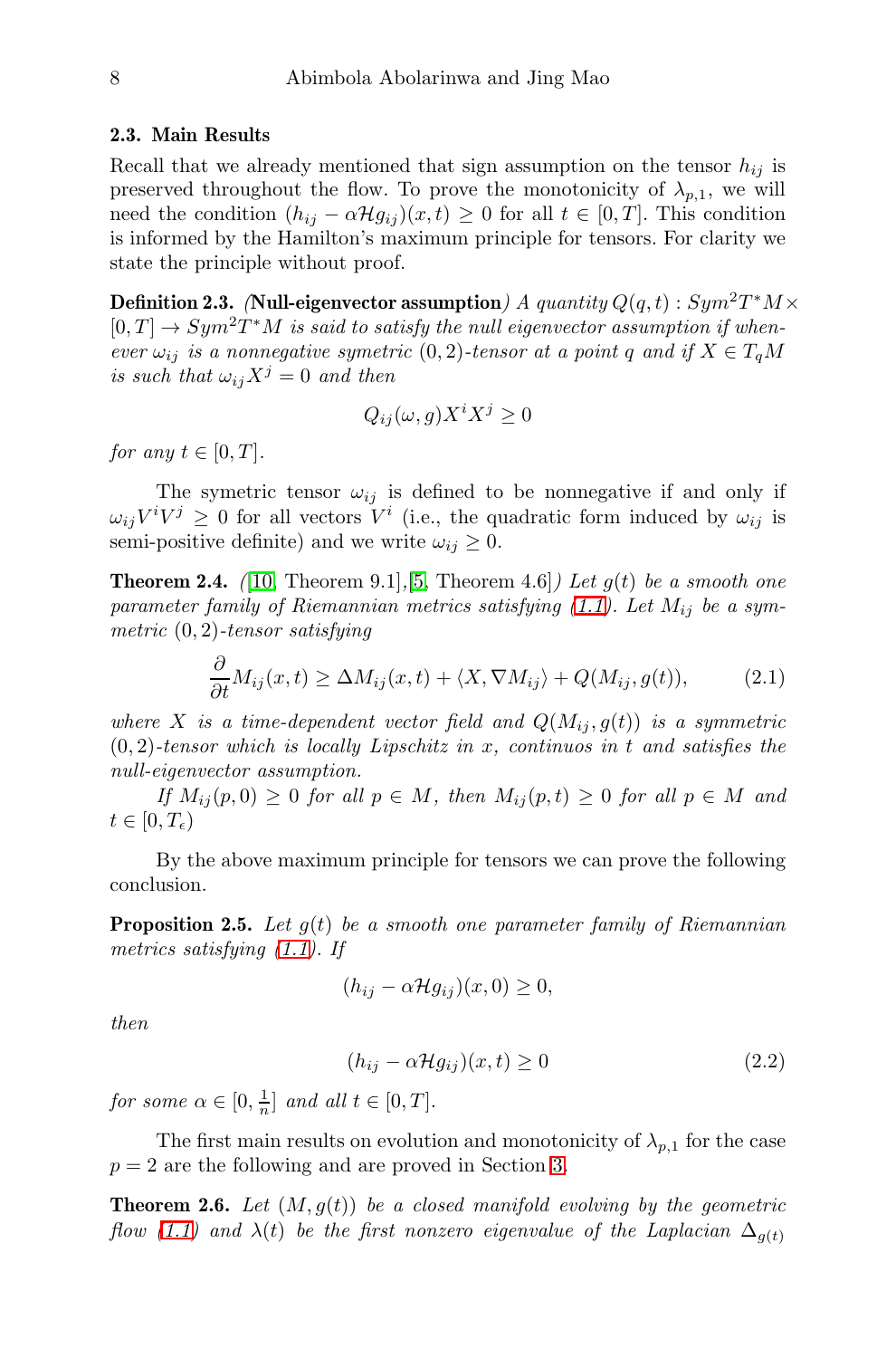corresponding to the eigenfunction  $\varphi(t,x)$ , then  $\lambda(t)$  evolves by

$$
\frac{d}{dt}\lambda(t)\int_M \varphi^2 \,d\mu = \lambda(t)\int_M \mathcal{H}\varphi^2 \,d\mu - \int_M \mathcal{H}|\nabla\varphi|^2 \,d\mu + 2\int_M \langle h, d\varphi \otimes d\varphi \rangle \,d\mu. \tag{2.3}
$$

By setting  $h_{ij}-\alpha \mathcal{H} g_{ij} \geq 0, \alpha \geq 1/2$ , along the flow we have the following monotonicity formula from the last theorem

$$
\frac{d}{dt}\lambda(t) \geq \lambda(t)\frac{\int_M \mathcal{H}\varphi^2 \,d\mu}{\int_M \varphi^2 \,d\mu} + (2\alpha - 1)\frac{\int_M \mathcal{H}|\nabla\varphi|^2 \,d\mu}{\int_M \varphi^2 \,d\mu}.\tag{2.4}
$$

By the definition of  $\lambda(t)$  or from [\(3.3\)](#page-11-0) we know that  $\lambda(t) \int_M \varphi^2 d\mu = \int_M |\nabla \varphi|^2 d\mu$ and  $\lambda(t) > 0$ . Suppose further that  $\mathcal{H}(x, 0) \geq 0$ , then,

<span id="page-8-3"></span>
$$
\frac{d}{dt}\lambda(t) \ge 2\alpha\lambda(t)\frac{\int_M \mathcal{H}\varphi^2 \ d\mu}{\int_M \varphi^2 \ d\mu}.\tag{2.5}
$$

The monotonicity of  $\lambda(t)$  here depends on the sign of H. Note that in applications the sign of  $\mathcal H$  is usually preserved throughout the evolution. An interesting case is when the manifold is being evolved under the Ricci flow [10], where the nonnegativity of scalar curvature is preserved. Recall also that  $H$  evolves by

$$
\frac{\partial}{\partial t} \mathcal{H} = \beta + 2|h_{ij}|^2
$$

where  $\beta := g^{ij}\partial_t h_{ij}$ , in particular, under Ricci flow where  $h_{ij} = R_{ij}$  and  $\mathcal{H} = R$ , we have  $\beta = \Delta R$ . Here we will assume that

<span id="page-8-1"></span>
$$
\beta - \Delta \mathcal{H} \ge 0. \tag{2.6}
$$

This is motivated by an error term appearing in a result of Müller [25, Lemma] 1.6]. For our case the error term reads; for any time-dependent vector field X on M

<span id="page-8-0"></span>
$$
\mathcal{D}(X) := 2(R_{ij} - h_{ij})(X, X) + 2\langle \nabla \mathcal{H} - 2div\ h, X \rangle + \partial_t \mathcal{H} - \Delta \mathcal{H} - 2|h_{ij}|^2, \tag{2.7}
$$

where  $R_{ij}$  is the Ricci curvature tensor of M. Clearly the last three terms in [\(2.7\)](#page-8-0) above is the same as the quantity  $\beta - \Delta \mathcal{H}$ . It does make sense to assume [\(2.6\)](#page-8-1) holds whenever  $\mathcal{D}(X)$  is nonnegative. An application of this is that we are on a steady or shrinking soliton (self-similar solution to the geometric flow) if the equality in [\(2.6\)](#page-8-1) holds. Writing  $|h_{ij}|^2 \geq \frac{1}{n} \mathcal{H}^2$  and using the condition that  $\beta - \Delta \mathcal{H} \geq 0$ , we have a governing differential inequality for the evolution of  $H$  as follows

<span id="page-8-2"></span>
$$
\frac{\partial}{\partial t} \mathcal{H} \ge \Delta \mathcal{H} + \frac{2}{n} \mathcal{H}^2.
$$
 (2.8)

Suppose  $\mathcal{H} \geq \mathcal{H}_{min}$ , we can apply the maximum principle by comparing the solution of [\(2.8\)](#page-8-2) with that of the following ordinary differential inequality

$$
\begin{cases}\n\frac{d\psi(t)}{dt} = \frac{2}{n} (\psi(t))^2 \\
\psi(0) = \mathcal{H}_{min}(0),\n\end{cases}
$$
\n(2.9)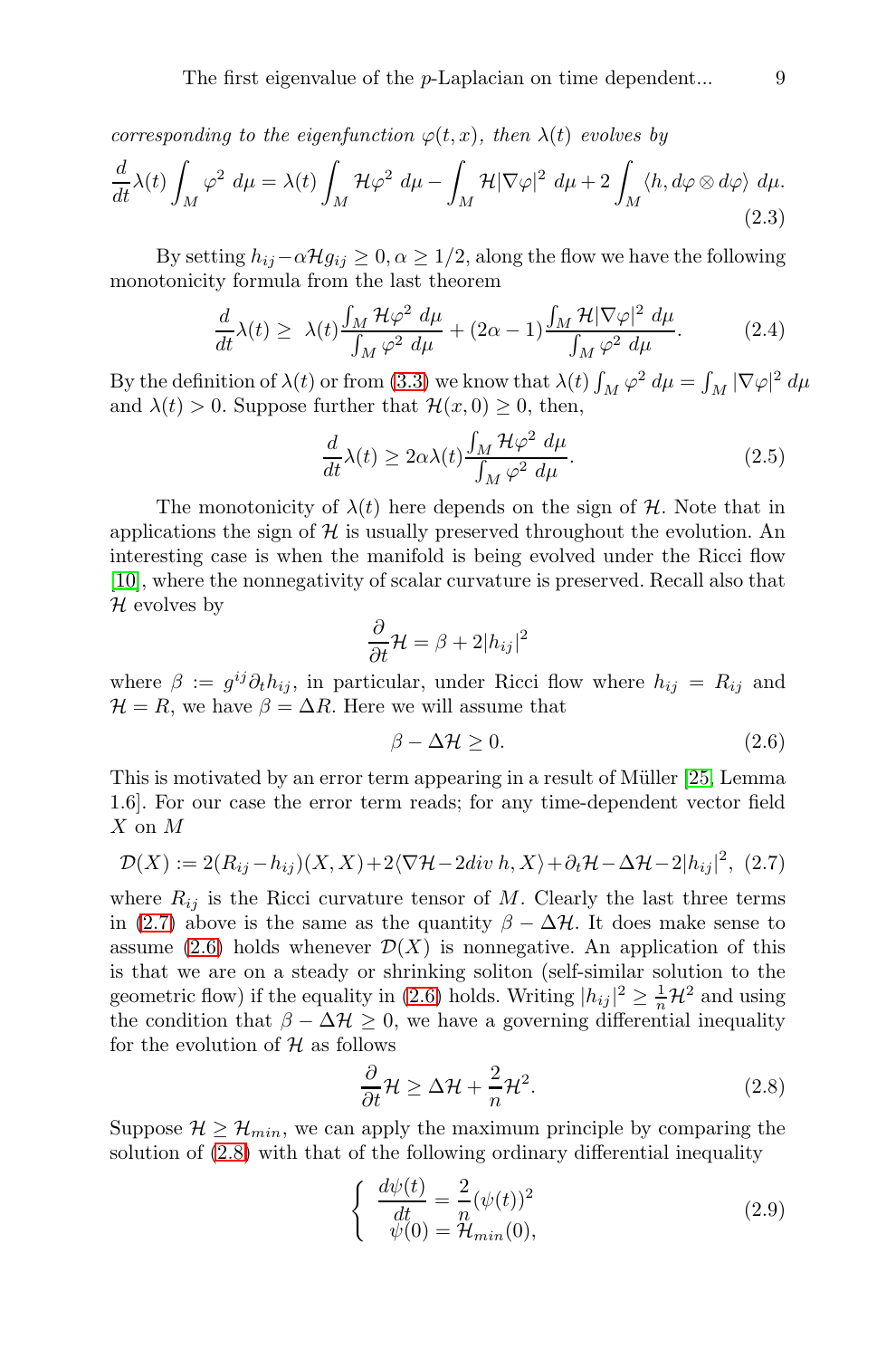solving to

$$
\psi(t) = \frac{\mathcal{H}_{min}(0)}{1 - \frac{2}{n}\mathcal{H}_{min}(0)t}
$$

Therefore

$$
\mathcal{H}_{g(t)} \geq \psi(t) = \frac{\mathcal{H}_{min}(0)}{1 - \frac{2}{n}\mathcal{H}_{min}(0)t} \tag{2.10}
$$

for all  $t \geq 0$  as long as the flow exists. Hence we write  $(2.5)$  as follows

$$
\frac{d}{dt}\lambda(t) \ge 2\alpha\psi(t)\lambda(t). \tag{2.11}
$$

.

By this we can prove the following

**Theorem 2.7.** Let  $(M, g(t))$  be a closed manifold evolving by the geometric flow [\(1.1\)](#page-0-0). Let  $\lambda(t)$  be the first nonzero eigenvalue of the Laplacian  $\Delta_{g(t)}$ . Suppose

$$
\mathcal{H}_{g(t)} \quad \geq \quad \psi(t) \quad = \quad \frac{\mathcal{H}_{min}(0)}{1 - \frac{2}{n}\mathcal{H}_{min}(0)t}
$$

Then

$$
\frac{d}{dt}\left[\lambda(t)\exp\left(-2\alpha\int_0^T\psi(t)dt\right)\right] \ge 0,
$$
\n(2.12)

where  $\alpha \geq \frac{1}{2}$  and

$$
\lambda(t) \ge \lambda(0)e^{2\alpha \int_0^T \psi(t)dt} \tag{2.13}
$$

for  $0 \le t \le T$ .

In the next we state our results concerning the general  $p$ . The proofs are discussed in Section [4.](#page-12-0)

<span id="page-9-0"></span>**Theorem 2.8.** Let  $(M, g)$  be an n-dimensional closed Riemannian manifold evolving by the geometric flow [\(1.1\)](#page-0-0). Let  $\lambda_{p,1}(t)$  be the first eigenvalue of the p-Laplacian on M corresponding to the eigenfunction  $u(t, x)$  at time  $t \in [0, T]$ . Then

<span id="page-9-1"></span>
$$
\frac{d}{dt}\lambda_{p,1}(t) = \lambda_{p,1}(t) \int_M \mathcal{H}|u|^p d\mu - \int_M \mathcal{H}|\nabla u|^p d\mu \n+ p \int_M |\nabla u|^{p-2} h^{ij} \nabla_i u \nabla_j u d\mu
$$
\n(2.14)

for all time  $t \in [0, T]$ . Moreover, if it holds that

<span id="page-9-2"></span>
$$
h_{ij} - \alpha \mathcal{H} g_{ij} \ge 0, \qquad \alpha \in [1/p, 1/n), \tag{2.15}
$$

then  $\lambda_{p,1}(t)$  is monotonically nondecreasing along the geometric flow and it is differentiable almost everywhere. Precisely,

<span id="page-9-3"></span>
$$
\frac{d}{dt}\lambda_{p,1}(t) \ge \lambda_{p,1}(t) \int_M \mathcal{H}|u|^p d\mu + (\alpha p - 1) \int_M \mathcal{H}|\nabla u|^p d\mu \ge 0 \tag{2.16}
$$

provided H is nonnegative.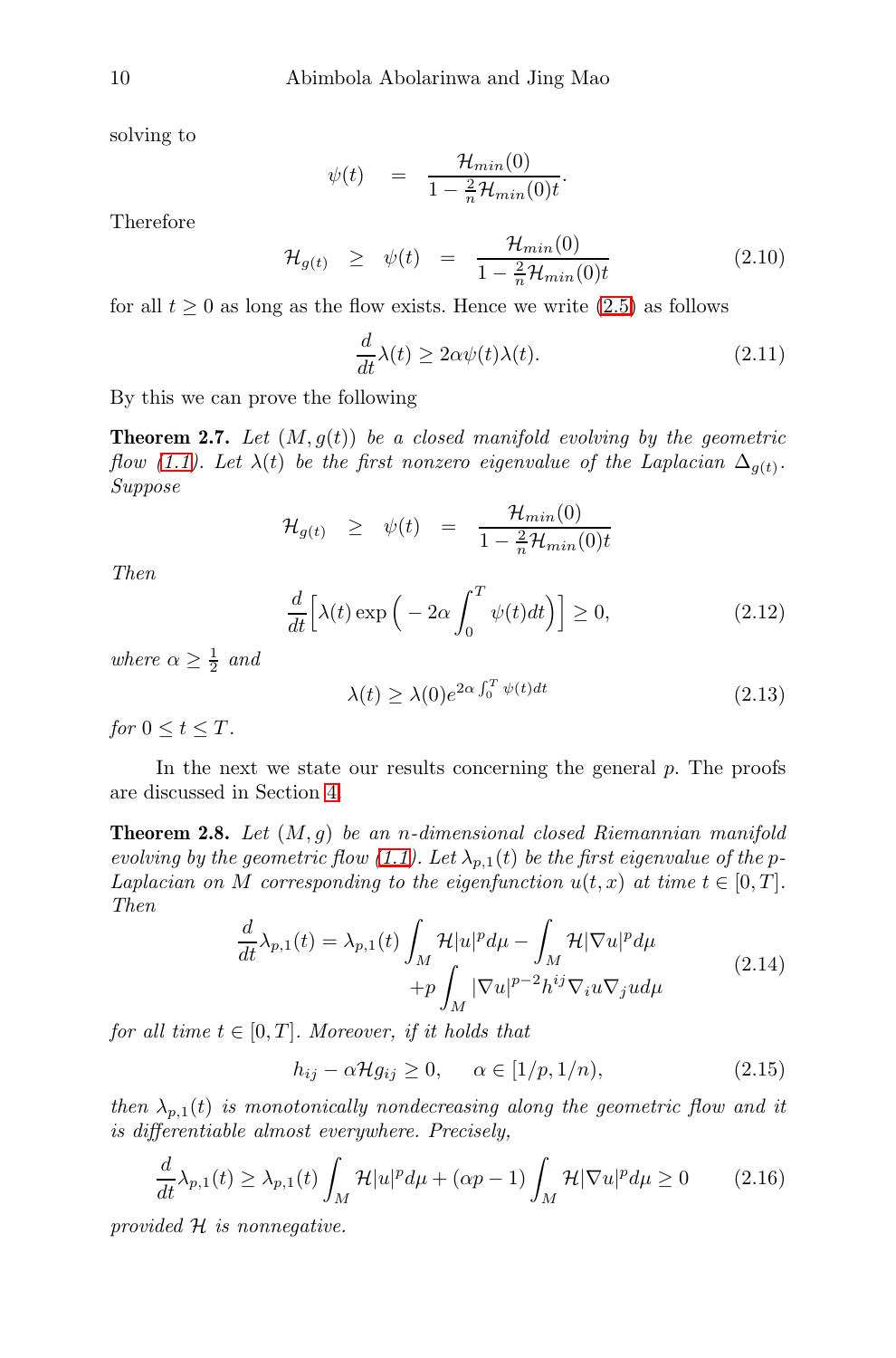<span id="page-10-1"></span>Corollary 2.9. With the conditions of Theorem [2.8.](#page-9-0)

$$
\lambda_{p,1}(t_2) \ge \lambda_{p,1}(t_1) + \int_{t_1}^{t_2} \Theta(g(t), u(t))dt,
$$
\n(2.17)

where

$$
\Theta(g(t), u(t)) = \lambda_{p,1}(t) \int_M \mathcal{H} |u|^p d\mu + (\alpha p - 1) \int_M \mathcal{H} |\nabla u|^p d\mu.
$$

Furthermore, if  $H \geq H_{min} > 0$  and satisfies the governing inequality [\(2.8\)](#page-8-2), it then holds for all time  $t_1 < t_2$  that

<span id="page-10-2"></span>
$$
\lambda_{p,1}(t_2) \ge \lambda_{p,1}(t_1) \exp\left\{\alpha p \int_{t_1}^{t_2} \psi(t)dt\right\}.
$$
 (2.18)

Finally, we show that the following quantity

$$
\lambda_{p,1}(t) \cdot \left(\psi_0^{-1} - \frac{2}{n}t\right)^{\frac{\alpha np}{2}} \tag{2.19}
$$

is nondecreasing (see Theorem [4.2\)](#page-17-0) and that  $\lambda_{p,1}(t)$  is differentiable almost everywhere along the geometric flow.

# <span id="page-10-0"></span>3. Eigenvalues of the Laplace-Beltrami operator

The eigenvalue problem involving Laplace-Beltrami operator on a closed manifold consists in finding all possible real  $\lambda$  such that there exists non-trivial functions u satisfyng

$$
\Delta_g u = -\lambda u. \tag{3.1}
$$

It is well-known that  $-\Delta_g$  has a discrete spectrum on a closed Riemannian manifold. This set consists of an infinite sequence

$$
0 = \lambda_0 < \lambda_1 \le \lambda_2 \le \dots \lambda_k \le \dots \to \infty \quad \text{as } k \to \infty
$$

and can be found that only constant functions correspond to  $\lambda_0 = 0$ . The eigenfunctions are  $L^2(M, g)$  orthonormal basis  $\{u_0, u_1, u_2, ..., u_k, ...\}$  of real  $C^{\infty}(M, q)$  function such that

$$
\Delta_g u_j = -\lambda_j u_j, \quad j = 1, 2, \dots
$$

while the eigenvalues are  $L^2(M, g)$  orthogonal. By the min-max principle, the first non-zero eigenvalue  $\lambda_1(M,g)$  can be characterised as follows

$$
\lambda_1 = \inf_{0 \neq u \in W_0^{1,2}(M)} \left\{ \frac{\int_M |\nabla u|_g^2 \ d\mu_g}{\int_M |u|_g^2 \ d\mu_g} \ \Big| \ u \neq 0, \ u \in W_0^{1,2}(M,g) \right\}, \tag{3.2}
$$

satisfying  $\int_M u d\mu_g = 0$ , where  $W_0^{1,2}(M,g)$  is the completion of  $C_0^{\infty}(M,g)$ with respect to the sobolev norm

$$
||u||_{W^{1,2}} = \Big(\int_M |u|^2 d\mu + \int_M |\nabla u|^2 d\mu\Big)^{\frac{1}{2}}.
$$

Note that the *p*-Laplacian  $\Delta_{p,q}$ ,  $(1 \leq p \leq \infty)$  is a natural generalisation of the Laplace-Beltrami operator.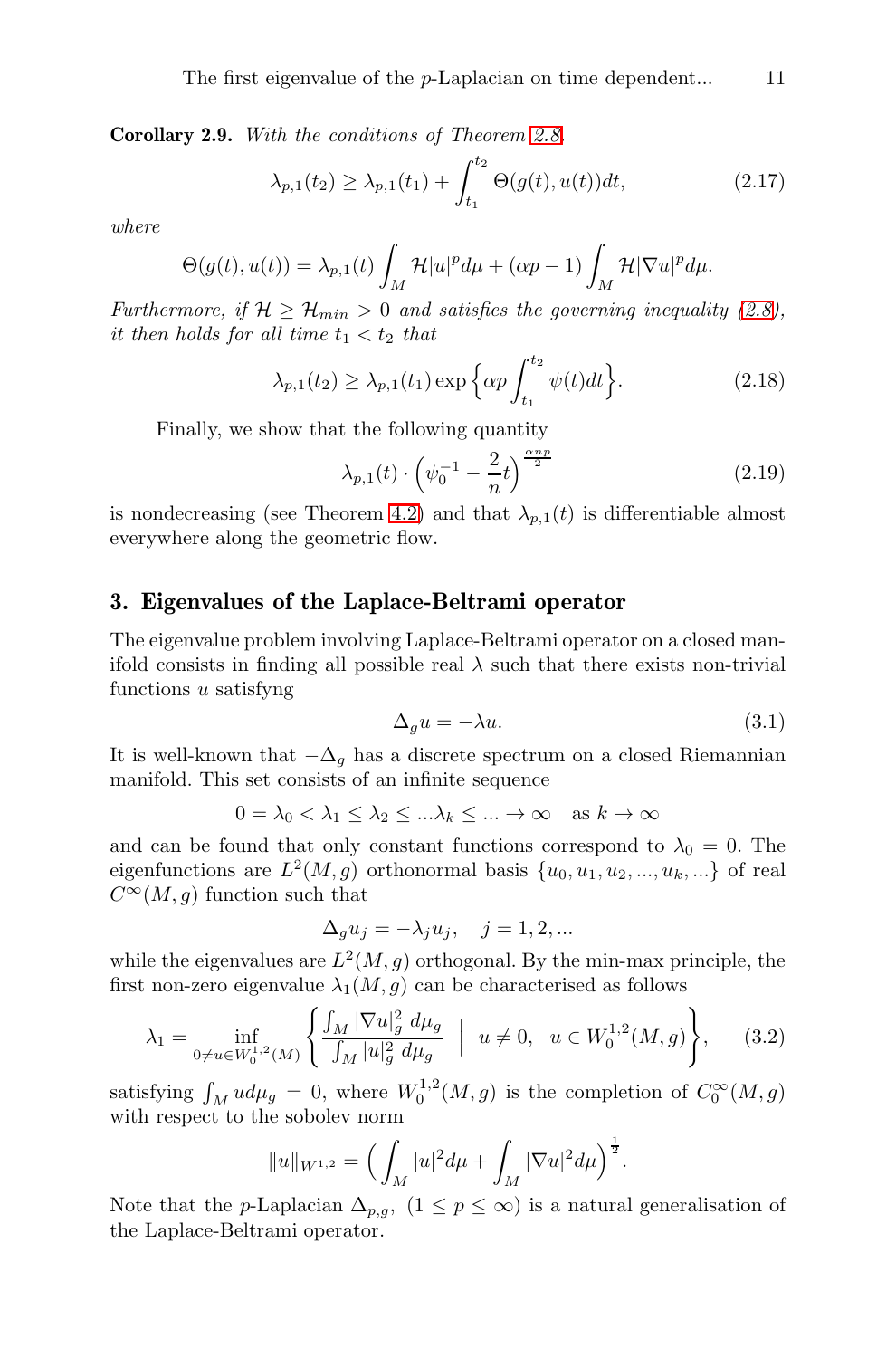In this section, we consider the eigenvalues of the Laplace-Beltrami operator under the geometric flow, assuming the least eigenvalue  $\lambda = \lambda(t)$  is a function of time only. Next we discuss the proof of Theorem [2.6.](#page-7-0)

Let M be a closed Riemannian manifold and  $q(t)$  evolve by the general-ized geometric flow [\(1.1\)](#page-0-0) in the interval  $0 \le t \le T$ . Let  $\varphi(t) = \varphi(t, x)$  be the corresponding eigenfunction to the first nonzero eigenfunction  $\lambda(t) = \lambda(t, \varphi)$ of  $\Delta_{2,q(t)} = \Delta$ , i.e,

<span id="page-11-0"></span>
$$
-\Delta\varphi(t,x) = \lambda(t)\varphi(t,x). \tag{3.3}
$$

Taking derivative with respect to time, we have

$$
-\left(\frac{\partial}{\partial t}\Delta\right)\varphi(t,x) - \Delta\frac{\partial}{\partial t}\varphi(t,x) = \left(\frac{d}{dt}\lambda(t)\right)\varphi(t,x) + \lambda(t)\frac{\partial}{\partial t}\varphi(t,x).
$$

Multiplying the above by  $\varphi(t, x)$  and integrate with respect to the volume measure on  $M$ , we have

$$
-\int_M \varphi\left(\frac{\partial}{\partial t}\Delta\right)\varphi \,d\mu - \int_M \varphi \Delta \frac{\partial}{\partial t}\varphi \,d\mu = \frac{d}{dt}\lambda(t)\int_M \varphi^2 \,d\mu + \lambda(t)\int_M \varphi \frac{\partial}{\partial t}\varphi \,d\mu.
$$

Notice that by the application of integration by parts and [\(3.3\)](#page-11-0)

$$
-\int_M \varphi \Delta \frac{\partial}{\partial t} \varphi \, d\mu = \lambda(t) \int_M \varphi \frac{\partial}{\partial t} \varphi \, d\mu,
$$

then, we arrive at

$$
\frac{d}{dt}\lambda(t)\int_M \varphi^2 \,d\mu = -\int_M \varphi\Big(\frac{\partial}{\partial t}\Delta\Big)\varphi \,d\mu. \tag{3.4}
$$

Use the evolution of the Laplacian under the geometric flow, (i.e., (4) of Lemma  $(2.1)$ , so that we have

$$
\frac{d}{dt}\lambda(t)\int_M \varphi^2 \,d\mu = -2\int_M h_{ij}\nabla^i\nabla^j\varphi \, \varphi \,d\mu - 2\int_M \langle div \, h, \nabla \varphi \rangle \varphi \,d\mu \n+ \int_M \langle \nabla \mathcal{H}, \nabla \varphi \rangle \varphi \,d\mu.
$$

We express the first and the last terms of the above as follows

$$
-2\int_M \varphi h_{ij} \nabla^i \nabla^j \varphi d\mu = \int_M \nabla^i (2\varphi h_{ij}) \nabla^j \varphi d\mu
$$
  
= 
$$
2\int_M (\nabla^i \varphi h_{ij} + \varphi \nabla_i h_{ij}) \nabla^j \varphi d\mu
$$
  
= 
$$
2\int_M h_{ij} \nabla^i \varphi \nabla^j \varphi d\mu + 2\int_M \varphi \langle div \ h, \nabla \varphi \rangle d\mu
$$

and

$$
\begin{split} \int_{M} \langle \nabla \mathcal{H}, \nabla \varphi \rangle \varphi \ d\mu &= -\int_{M} \mathcal{H} \nabla_{i} (\varphi \nabla_{j} \varphi) \ d\mu \\ &= -\int_{M} \mathcal{H} \nabla^{i} \varphi \nabla^{j} \varphi \ d\mu - \int_{M} \mathcal{H} \varphi \Delta \varphi \ d\mu \\ &= -\int_{M} \mathcal{H} |\nabla \varphi|^{2} \ d\mu + \lambda(t) \int_{M} \mathcal{H} \varphi^{2} \ d\mu. \end{split}
$$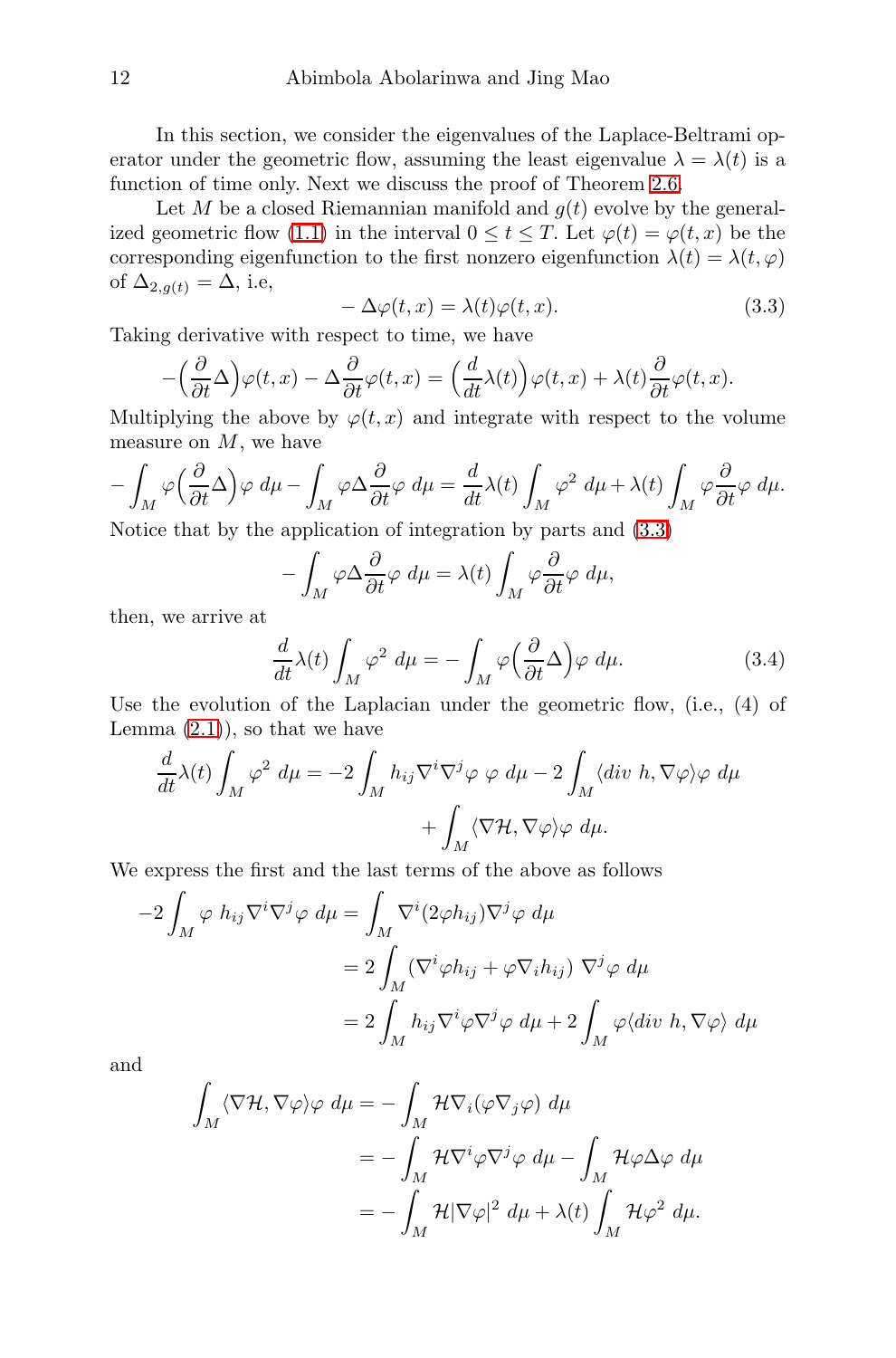Putting these together we have

$$
\frac{d}{dt}\lambda(t)\int_M \varphi^2 \ d\mu = \lambda(t)\int_M \mathcal{H}\varphi^2 \ d\mu - \int_M \mathcal{H}|\nabla\varphi|^2 \ d\mu + 2\int_M h_{ij}\nabla^i\varphi\nabla^j\varphi \ d\mu.
$$

Hence, we have proved Theorem [2.6](#page-7-0) on the evolution of  $\lambda_1$ .

In some applications  $H$  may be required to be a constant or bounded by a constant. Thus when one takes  $h_{ij}$  to be Ricci curvature tensor one is talking about a manifold with constant scalar curvature. In this situation we have the following as a corollary.

**Corollary 3.1.** Let  $(M, g(t))$  be a closed manifold evolving by the geometric flow [\(1.1\)](#page-0-0). Let  $\lambda(t)$  be the first nonzero eigenvalue of the Laplacian  $\Delta_{g(t)}$ . Then if  $\mathcal{H} \geq C > 0$  in  $M \times [t_0, t]$  for some uniform constant C along the flow we have

$$
\frac{d}{dt}\log \lambda(t) \ge C
$$

and

$$
\lambda(t) \ge \lambda(t_0) e^{C(t-t_0)} \text{ for } t > t_0.
$$

# <span id="page-12-0"></span>4. Nonlinear eigenvalue problem for  $p$ -Laplacian

In this section, we consider the nonlinear eigenvalue problem

<span id="page-12-2"></span>
$$
\Delta_{p,g} u = -\lambda |u|^{p-2} u, \qquad u \neq 0 \quad on \ M \times [0,T] \tag{4.1}
$$

with the normalization condition  $\int_M |u|^p \ d\mu = 1$ . We want to derive general evolution for the *p*-eigenvalues (eigenvalues of  $\Delta_{p,q}$ ) and show that  $\lambda_{p,1}$  is monotone on metrics evolving by the geometric flow. In order to do these we need to calculate time evolution for  $\lambda_{p,1}$  and its corresponding eigenfunction. But unfortunately, we do not know whether  $\lambda_{p,1}$  or its corresponding eigenfunction  $(p \neq 2)$  is  $C^1$ -differentiable or not along the flow. So a similar approach to the one in [2] (see also Wu [29], Wu, Wang and Zheng [30] and Zhao [33]) will be used to avoid this difficulty. Precisely, let  $(M, g_{ij}(t)), t \in [0, T]$ be a smooth compact Riemannian manifold evolving by the flow [\(1.1\)](#page-0-0). Define a genral smooth function as follows

$$
\lambda_{p,1}(u(t),t) := -\int_M u(t)\Delta_p u(t)d\mu_{g(t)} = \int_M |\nabla u(t)|^p d\mu_{g(t)},\tag{4.2}
$$

where  $u(t)$  is a smooth function satisfying the normalisation condition

<span id="page-12-1"></span>
$$
\int_{M} |u(t)|^{p} d\mu_{g(t)} = 1, \text{ and } \int_{M} |u(t)|^{p-2} u(t) d\mu_{g(t)} = 0.
$$
 (4.3)

By this we claim that there exists a smooth function  $u(s)$  at time  $t =$  $s \in [0, T]$  satisfying [\(4.3\)](#page-12-1). To see this claim, we first assume that at time  $t = s, u(s)$  is the eigenfunction corresponding to  $\lambda_{p,1}(s)$  of  $\Delta_{p,g(s)}$  which implies

$$
\int_M |u(s)|^p d\mu_{g(s)} = 1, \text{ and } \int_M |u(s)|^{p-2} u(s) d\mu_{g(s)} = 0.
$$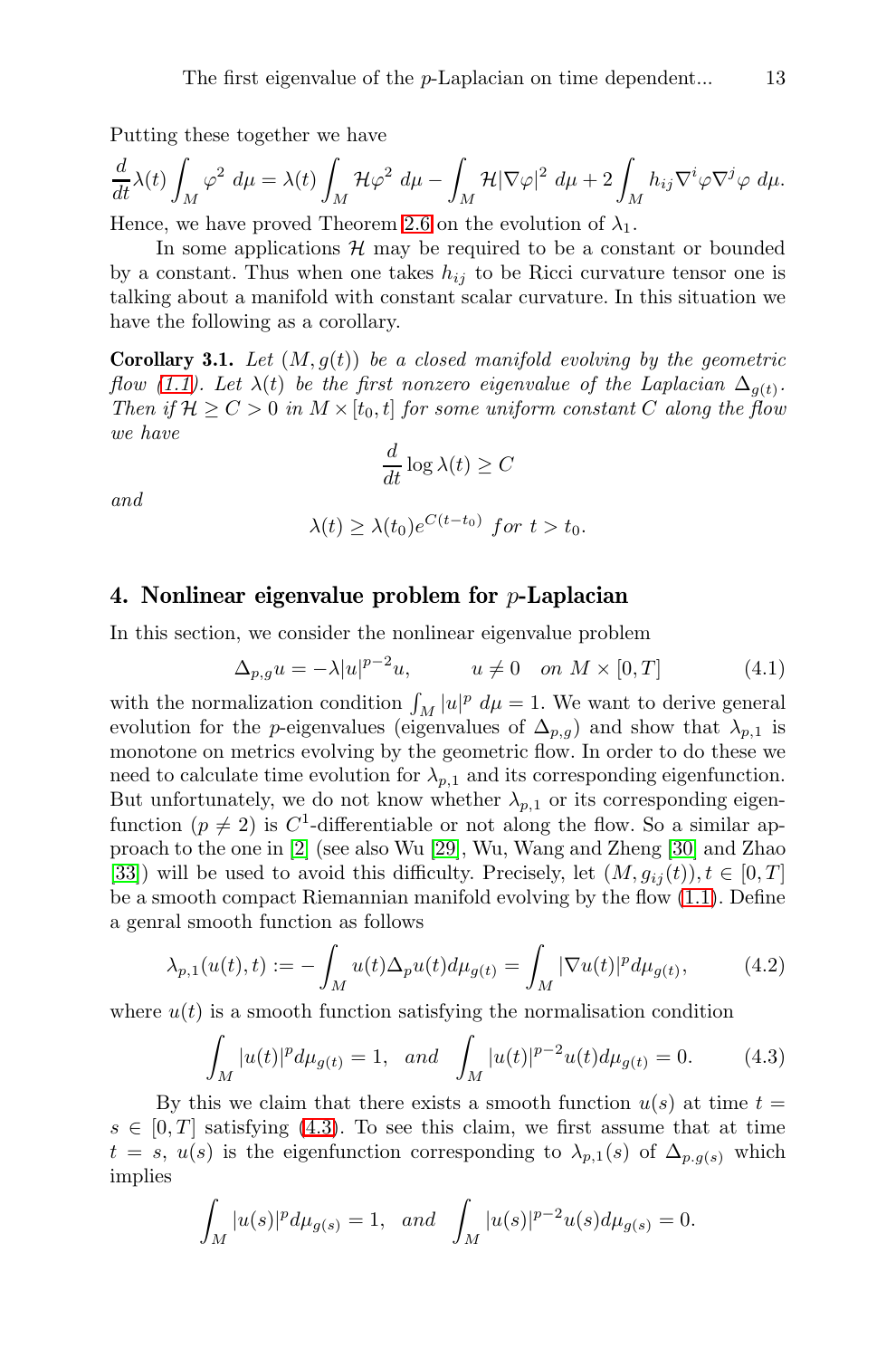Then we consider the following smooth function

$$
h(t) = u(s) \left( \frac{|g(s)|}{|g(t)|} \right)^{\frac{1}{2(p-2)}} \tag{4.4}
$$

under the flow  $g(t)$ . We normalize this smooth function

<span id="page-13-0"></span>
$$
u(t) = \frac{h(t)}{\left(\int_M |h(t)|^p d\mu_{g(t)}\right)^{\frac{1}{p}}}
$$
(4.5)

under the flow  $g(t)$ . By [\(4.5\)](#page-13-0) we can easily check that  $u(t)$  satisfies [\(4.3\)](#page-12-1). Note that in general  $\lambda_{p,1}(u, t)$  is not equal to  $\lambda_{p,1}(t)$ . But at time  $t = s$ , if  $u(s)$  is the eigenfunction of the first eigenvalue  $\lambda_{p,1}(s)$ , then we conclude that

$$
\lambda_{p,1}(u(s),s) = \lambda_{p,1}(s).
$$

Notice that the normalisation condition implies

$$
\frac{\partial}{\partial t} \left( \int_M |u|^p d\mu \right) \Big|_{t=s} = 0,\tag{4.6}
$$

which by direct computation (at  $t = s$ ) yields the following

$$
\frac{\partial}{\partial t} \Big( \int_M |u|^p d\mu \Big) = 0 = \frac{\partial}{\partial t} \Big( \int_M |u|^{p-1} u d\mu \Big) \n= \int_M (p-1)|u|^{p-2} u \frac{\partial u}{\partial t} d\mu + \int_M |u|^{p-1} \frac{\partial}{\partial t} (u d\mu).
$$

By this it holds that

<span id="page-13-2"></span>
$$
\int_{M} |u|^{p-2} u\Big((p-1)\frac{\partial u}{\partial t}d\mu + \frac{\partial}{\partial t}(ud\mu)\Big) = 0.
$$
\n(4.7)

We now present a proposition

**Proposition 4.1.** Let  $q(t)$  be a smooth solution of the flow [\(1.1\)](#page-0-0) on M. Let  $\lambda_{n,1}(t)$  be the first eigenvalue of the p-Laplacian under [\(1.1\)](#page-0-0). Assume  $u(s)$  is the corresponding eigenfunction of  $\lambda_{p,1}(t)$  at time  $t = s \in [0,T]$ , that is,

$$
\Delta_{p,g(s),p}u(s) = -\lambda_{p,1}(s)|u(s)|^{p-2}u(s).
$$

Let  $\lambda_{p,1}(u,t)$  be a smooth function defined by

$$
\lambda_{p,1}(u(t),t) := -\int_M u(t)\Delta_p u(t)d\mu_{g(t)}.
$$
\n(4.8)

Then we have

<span id="page-13-1"></span>
$$
\frac{d}{dt}\lambda_{p,1}(u,t)\Big|_{t=s} = \lambda_{p,1}(s)\int_{M} S_{g}|u(s)|^{p}d\mu_{g(s)} - \int_{M} S_{g}|\nabla u(s)|^{p}d\mu_{g(s)} + p\int_{M} |\nabla u(s)|^{p-2}S_{ij}u_{i}u_{j}d\mu_{g(s)},
$$
\n(4.9)

where  $u(t)$  is any smooth function satisfying  $(4.3)$  such that at any time  $t = s \in [0, T], u(s)$  is the eigenfunctin for  $\lambda_{p,1}(s)$ . Here  $u_i$  denotes covariant derivative of u with respect to the Levi-Civita connection of  $g(t)$  at time  $t = s$ .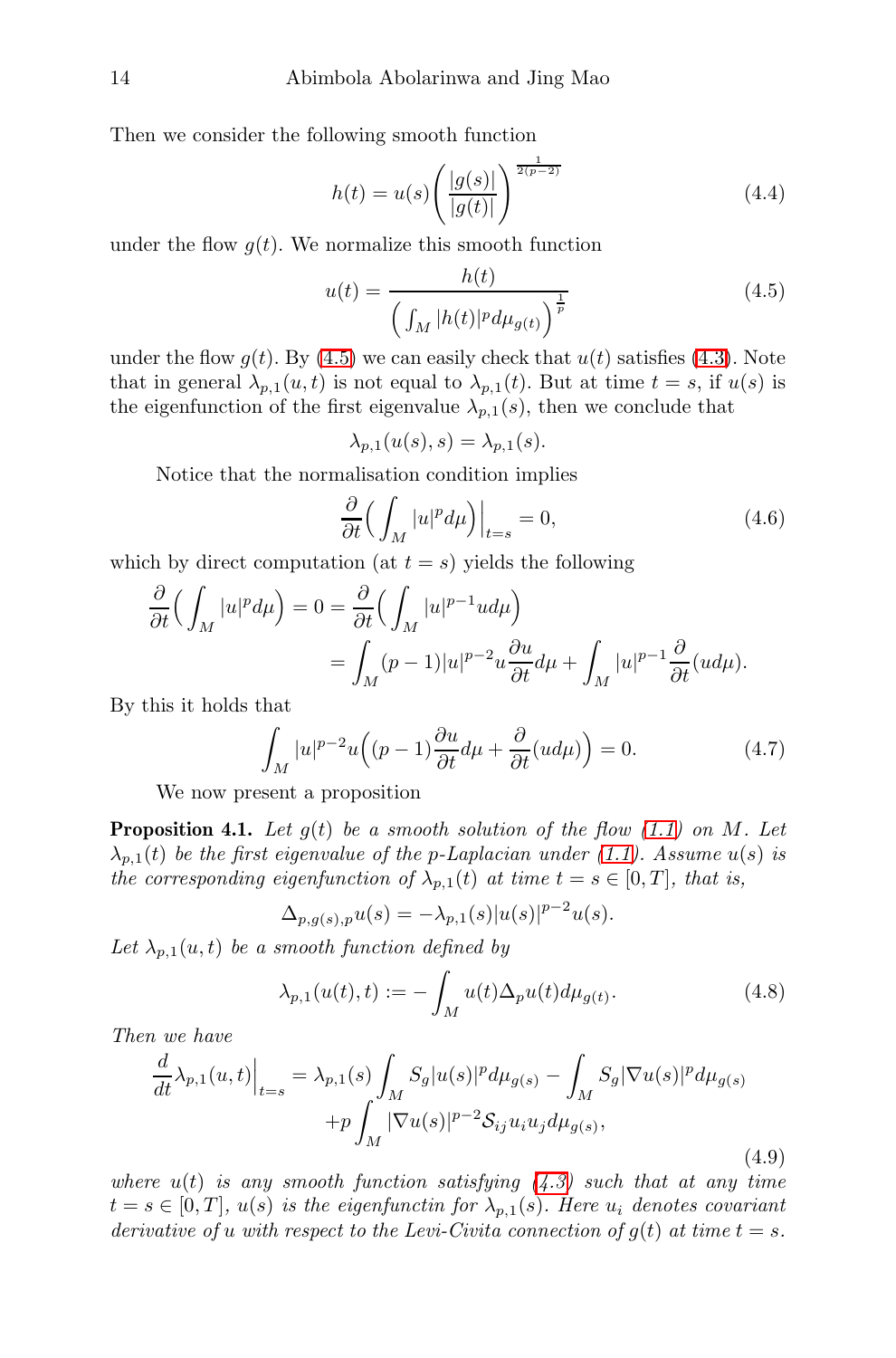Since the evolution formula [\(4.9\)](#page-13-1) does not depend on the time derivative of the eigenfunction  $u$ , we have that

$$
\frac{d}{dt}\lambda_{p,1}(u(t),t) = \frac{d}{dt}\lambda_{p,1}(t)
$$

at some time  $t = s$ .

We are now set to prove a theorem about the evolution, monotonicity and differentiability (Theorem [2.8\)](#page-9-0) of the first eigenvalue of the  $p$ -Laplacian under the geometric flow. Clearly, we can now set

$$
\lambda_{p,1}(t) = \lambda_{p,1}(u(t),t) = -\int_M u(t,x)\Delta_p u(t,x)d\mu_{g(t)}.
$$
\n(4.10)

The evolution of  $\lambda_{p,1}$  then follows

$$
\frac{d}{dt}\lambda_{p,1}(t) = \frac{d}{dt}\lambda_{p,1}(u(t),t) = -\frac{\partial}{\partial t}\int_M u(t,x)\Delta_p u(t,x)d\mu_{g(t)},\tag{4.11}
$$

## Proof of Theorem [2.8](#page-9-0)

Proof. The proof also follows by direct computation using evolution of quan-tities in Lemmas [2.1](#page-4-0) and [2.2.](#page-6-0) Denote  $Z := |\nabla u|^{p-2}$ , then working in local orthonormal coordinates we have

$$
\frac{\partial}{\partial t} \int_{M} u \Delta_{p} u d\mu = \frac{\partial}{\partial t} \int_{M} g^{ij} \nabla_{i} [Z \nabla_{j} u] u d\mu
$$
  
\n
$$
= \frac{\partial}{\partial t} \int_{M} \left( g^{ij} \nabla_{i} Z \nabla_{j} u + Z \Delta u \right) u d\mu
$$
  
\n
$$
= \int_{M} \frac{\partial}{\partial t} \left( g^{ij} \nabla_{i} Z \nabla_{j} u + Z \Delta u \right) u d\mu + \int_{M} \Delta_{p} u \frac{\partial}{\partial t} (u d\mu)
$$
  
\n
$$
=: I + II.
$$

By the evolution of  $\Delta_{p,q}$  in Lemma [2.2](#page-6-0) we have

$$
I = \int_M 2h^{ij} \nabla_i (Z \nabla_j u) + g^{ij} \nabla_i (Z_t \nabla_j u) + g^{ij} \nabla_i (Z \nabla_j u_t) + \int_M Z \Big\{ 2 \langle \ div \ h, \nabla u \rangle - \langle \nabla \mathcal{H}, \nabla u \rangle \Big\} u d\mu.
$$

Using integration by parts on the second and third terms of the last integral we have

$$
I = \int_M 2h^{ij} \nabla_i (Z \nabla_j u) - \int_M g^{ij} Z_t \nabla_i u \nabla_j u - \int_M Z g^{ij} \nabla_i u \nabla_j u_t
$$

$$
+ \int_M Z \Big\{ 2 \langle \ div \ h, \nabla u \rangle - \langle \nabla \mathcal{H}, \nabla u \rangle \Big\} u d\mu.
$$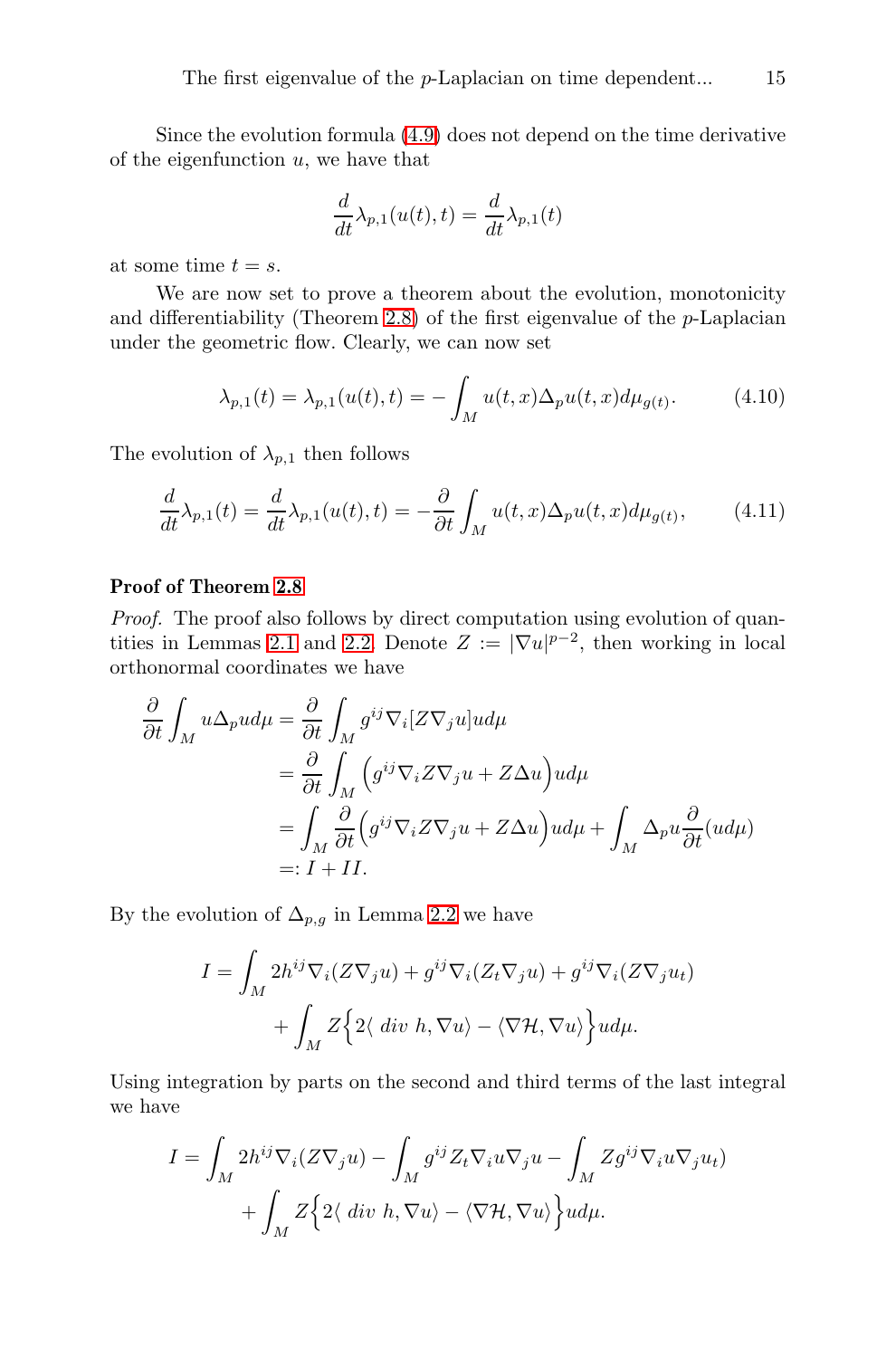Therefore we have after using the evolution  $Z_t$  from Lemma [2.2](#page-6-0)

<span id="page-15-0"></span>
$$
\frac{\partial}{\partial t} \int_{M} u \Delta_{p} u d\mu = \int_{M} 2h^{ij} \nabla_{i} (Z \nabla_{j} u) u d\mu - (p - 2) \int_{M} |\nabla u|^{p-2} h^{ij} \nabla_{i} u \nabla_{j} u d\mu \n- (p - 1) \int_{M} |\nabla u|^{p-1} g^{ij} \nabla_{i} u \nabla_{j} u_{t} d\mu \n+ \int_{M} Z \Big\{ 2 \langle \ div \ h, \nabla u \rangle - \langle \nabla \mathcal{H}, \nabla u \rangle \Big\} u d\mu \n+ \int_{M} \Delta_{p} u \frac{\partial}{\partial t} (u d\mu).
$$
\n(4.12)

Computing the first and the third terms on the right hand side (RHS for short) of [\(4.12\)](#page-15-0)as follows

$$
\int_{M} 2h^{ij} \nabla_i (Z \nabla_j u) u d\mu = -2 \int_{M} \nabla_i (h^{ij} u) Z \nabla_j u u d\mu
$$
  

$$
= -2 \int_{M} |\nabla u|^{p-2} h^{ij} \nabla_i u \nabla_j u d\mu - 2 \int_{M} Z \langle \text{div} h, \nabla u \rangle u d\mu.
$$
  

$$
-(p-1) \int_{M} |\nabla u|^{p-1} g^{ij} \nabla_i u \nabla_j u_d \mu = (p-1) \int_{M} g^{ij} \nabla_i (|\nabla u|^{p-1} \nabla_i u) u_t
$$
  

$$
= (p-1) \int_{M} \Delta_p u u_t d\mu
$$

Putting these back into [\(4.12\)](#page-15-0) we have

$$
\frac{\partial}{\partial t} \int_M u \Delta_p u d\mu = -p \int_M |\nabla u|^{p-2} h^{ij} \nabla_i u \nabla_j u d\mu - \int_M Z \langle \nabla \mathcal{H}, \nabla u \rangle u d\mu + (p-1) \int_M \Delta_p u u_t d\mu + \int_M \Delta_p u \frac{\partial}{\partial t} (u d\mu).
$$

Using the integrability condition [\(4.7\)](#page-13-2) and the definition of  $\Delta_p u$  in [\(4.1\)](#page-12-2), the last two terms on the RHS of the above equation vanish and we then arrive at

$$
\frac{\partial}{\partial t} \int_{M} u \Delta_{p} u d\mu = -p \int_{M} |\nabla u|^{p-2} h^{ij} \nabla_{i} u \nabla_{j} u d\mu - \int_{M} Z \langle \nabla \mathcal{H}, \nabla u \rangle u d\mu.
$$
\n(4.13)

The next is to compute the second term on the RHS of the last equality using integration by parts as follows

<span id="page-15-1"></span>
$$
-\int_{M} Z \langle \nabla \mathcal{H}, \nabla u \rangle u d\mu = \int_{M} \mathcal{H} \nabla_{i} (Z \nabla_{j} u u) d\mu
$$
  

$$
= \int_{M} \mathcal{H} \nabla_{i} (Z \nabla_{j} u) u d\mu + \int_{M} \mathcal{H} Z \nabla_{i} u \nabla_{j} u d\mu
$$
  

$$
= \int_{M} \mathcal{H} \Delta_{p} u u d\mu + \int_{M} \mathcal{H} |\nabla u|^{p-2} |\nabla u|^{2} d\mu
$$
  

$$
= -\lambda_{p,1}(t) \int_{M} \mathcal{H} |u|^{p} d\mu + \int_{M} \mathcal{H} |\nabla u|^{p} d\mu.
$$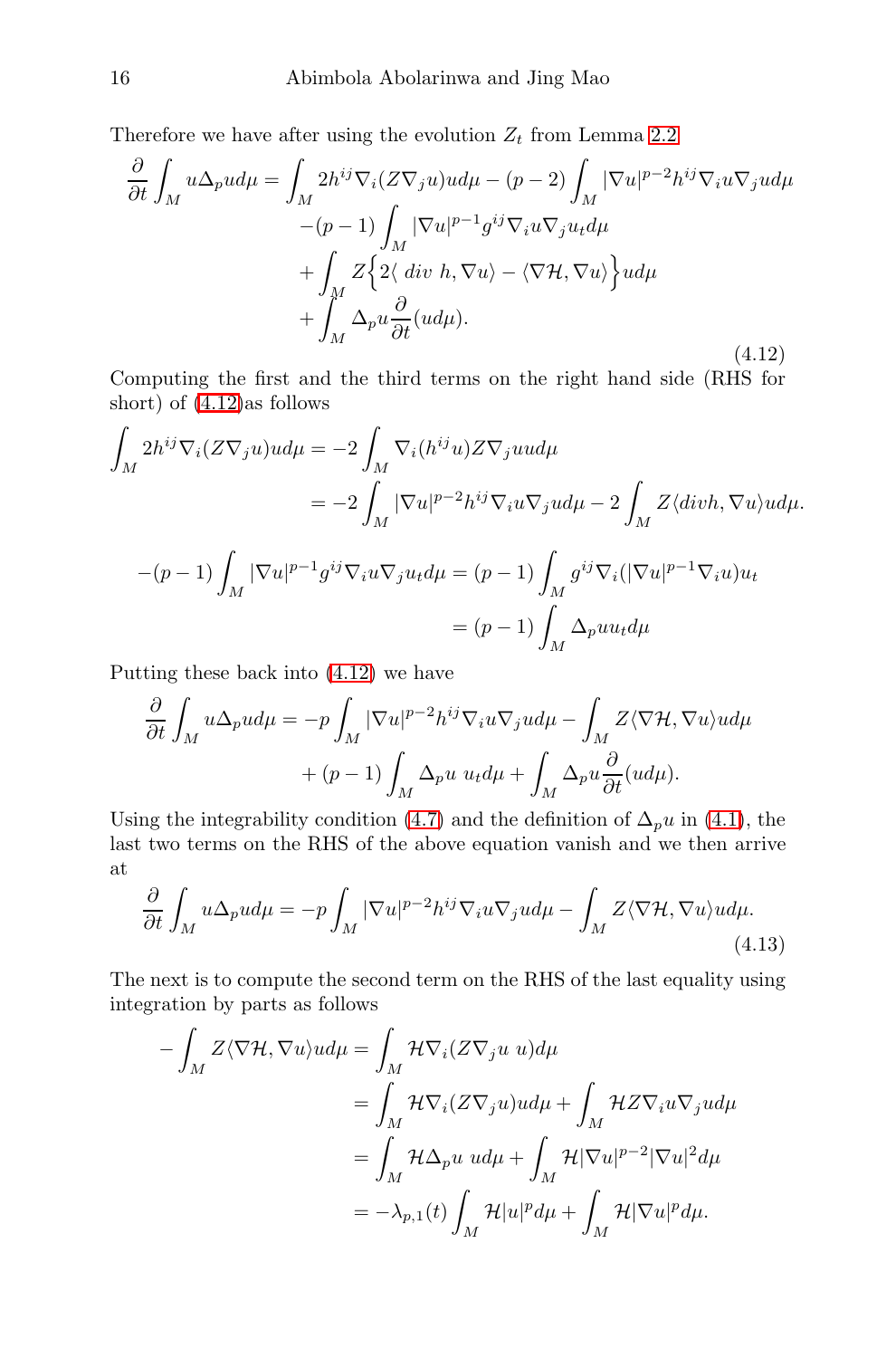Putting this into [\(4.13\)](#page-15-1) we obtain [\(2.14\)](#page-9-1) at once. Hence, the first part of the theorem is proved. Using the condition  $(2.15)$  in  $(2.14)$  we have the mono-tonicity formula [\(2.15\)](#page-9-2) with the condition  $\mathcal{H} > 0$ .

Clearly, when  $p = 2$  we have  $\Delta_2 = \Delta_q$ , the usual Laplace-Beltrami operator. Also  $\lambda_{p,1} = \lambda_1$ , the first eigenvalue of  $\Delta_q$  and the corresponding eigenfunction are smoothly differentiable. Then Theorem [2.6](#page-7-0) reduces to a corollary. This further explains that the p-Laplacian is a nonlinear generalisation of Laplace-Beltrami operator.

Integrating both sides of  $(2.16)$  from  $t_1$  to  $t_2$  on a sufficiently small time interval  $t_1 \leq t \leq t_2$ ,  $t \in [0, T]$ , we then obtain [5.4.](#page-18-0)

*Proof.* of Corollary [2.9.](#page-10-1) By the definition of  $\lambda_{p,1}$  in [\(1.4\)](#page-1-2) and the normalization condition  $\int_M |u|^p d\mu = 1$  we know that

$$
\lambda_{p,1}=\int_M|\nabla u|^pd\mu.
$$

Then [\(2.16\)](#page-9-3) reduces to

<span id="page-16-0"></span>
$$
\frac{d}{dt}\lambda_{p,1}(t) \ge \alpha p\psi(t)\lambda_{p,1}(t)
$$
\n(4.14)

from which [\(2.18\)](#page-10-2) follows by integrating on the interval  $[t_1, t_2]$  with  $t_1, t_2 \in$  $[0, T]$ .

Note that both  $\lambda_1(t)$  and  $\psi(t)$  are functions of time only. Setting

$$
\psi(0) = \mathcal{H}_{min}(0) = \psi_0,
$$

we can evaluate

$$
\int_{t_1}^{t_2} \psi(t)dt = \int_{t_1}^{t_2} \left(\frac{1}{\psi_0^{-1} - \frac{2}{n}t}\right)dt
$$
  
=  $-\frac{n}{2} \log(\psi_0^{-1} - \frac{2}{n}t)\Big|_{t_1}^{t_2} = \log\left(\frac{\psi_0^{-1} - \frac{2}{n}t_1}{\psi_0^{-1} - \frac{2}{n}t_2}\right)^{\frac{n}{2}}.$ 

Therefore integrating both sides of  $(4.14)$  from  $t_1$  to  $t_2$  and together with the above equality, yields

$$
\log \frac{\lambda_{p,1}(t_2)}{\lambda_{p,1}(t_1)} \ge \log \left( \frac{\psi_0^{-1} - \frac{2}{n} t_1}{\psi_0^{-1} - \frac{2}{n} t_2} \right)^{\frac{\alpha np}{2}}
$$
(4.15)

for any time  $t_1 < t_2$  sufficiently close to  $t_2$ . By this we have

$$
\lambda_{p,1}(t_2) \cdot \left(\psi_0^{-1} - \frac{2}{n}t_2\right)^{\frac{\alpha np}{2}} \ge \lambda_{p,1}(t_1) \cdot \left(\psi_0^{-1} - \frac{2}{n}t_1\right)^{\frac{\alpha np}{2}}.
$$

Then  $\lambda_{p,1}(t) \cdot (\psi_0^{-1} - \frac{2}{n}t)^{\frac{\alpha np}{2}}$  is nondecreasing along the geometric flow. Hence we conclude this section with the following.

 $\Box$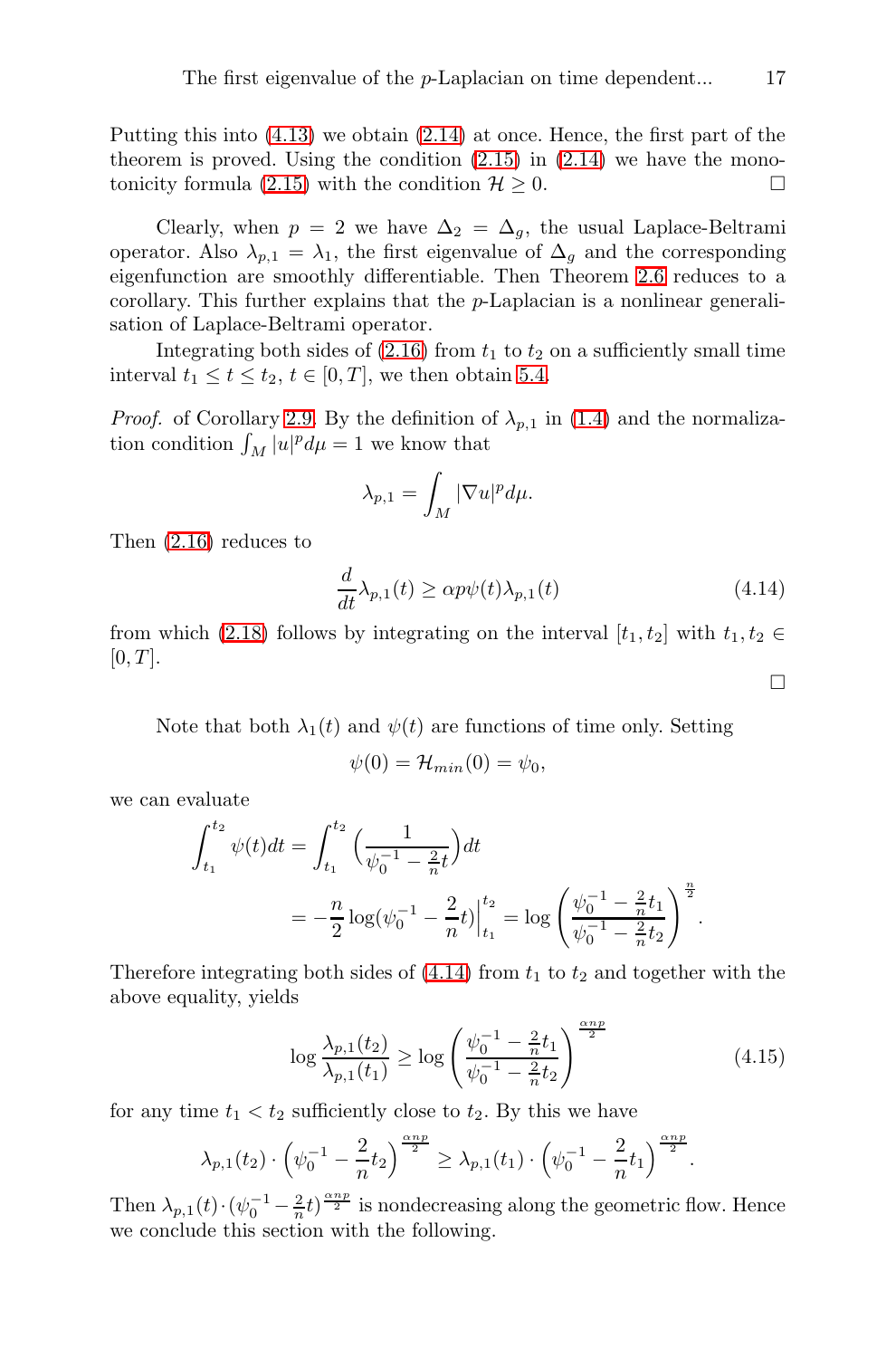<span id="page-17-0"></span>**Theorem 4.2.** With the assumption of Theorem [2.8.](#page-9-0) The following quantity

$$
\lambda_{p,1}(t) \cdot \left(\psi_0^{-1} - \frac{2}{n}t\right)^{\frac{\alpha np}{2}}
$$

is nondecreasing and  $\lambda_{p,1}(t)$  is differentiable almost everywhere along the geometric flow  $(1.1)$ .

The last theorem has been proved using a different method under the Ricci flow in [30].

# The differentiability of  $\lambda_{p,1}(t)$

Since  $\lambda_{p,1}(t)$  is nondecreasing on the time interval  $[0, T)$  (under curvature assuption of the theorem), by the classical Lebesgue's theorem [A. Mukherjea and K. Pothoven: Real and Functional Analyisis (Chap 4)], it is easy to see that  $\lambda_{n,1}(t)$  is differentiable almost everywhere,

Remark 4.3. Our proofs of the first eigenvalue evolution and monotonicity do not use any differentiability of the first eigenvalue  $\lambda_{p,1}(t)$  or its corresponding eigenfunction  $u(t, x)$  of the p-Laplacian under  $(RH)_{\alpha}$ -flow. In fact, it is not known whether they are differentiable in advance.

It would be interesting to find out whether the corresponding first eigenfunction of the p-Laplacian is a  $C^1$ -differentiable function with respect to t-variable along  $(RH)_{\alpha}$ -flow.

## 5. Examples of geometric flows

In this section, we give some examples of geometric flows where our results are valid. We remark that in these cases the error term  $\mathcal{D}(X)$  and the quantity  $\beta - \Delta \mathcal{H}$  are nonnegative. More examples can be found in [25, Section 2].

## 5.1. Hamilton's Ricci flow [10]

Let  $(M, g(t))$  be a solution to the Hamilton's Ricci flow

$$
\partial_t g_{ij}(t, x) = -2R_{ij}.\tag{5.1}
$$

This is the case where  $h_{ij} = R_{ij}$  is the Ricci tensor and  $\mathcal{H} = R$  is the scalar curvature on M. Here, the scalar curvature evolves by

$$
\partial_t R = \Delta R + 2|R_{ij}|^2.
$$

By twice contracted second Bianchi identity  $g^{ij}\nabla_i R_{jk} = \frac{1}{2}\nabla_k R$ , which implies

$$
2\langle \ div \ h, \nabla f \rangle - \langle \nabla \mathcal{H}, \nabla f \rangle = 0,
$$

the quantity  $\mathcal{D}(X)$  vanishes identically and  $\beta - \Delta R \equiv 0$ . Note that the positivity of curvature is preserved along the Ricci flow [10]. The evolution equation and monotonicity formula for the first eigenvalue follow easily (see  $[2]$ - $[9]$  and  $[15]$ - $[21]$ ). A fundamental result here is Perelman's paper  $[27]$ , where he defines his  $\mathcal{F}\text{-energy}$ 

$$
\mathcal{F}(g_{ij}(t), u(t)) = \int_M (4|\nabla u|^2 + Ru^2) d\mu \quad \text{with} \quad \int_M u^2 d\mu = 1. \tag{5.2}
$$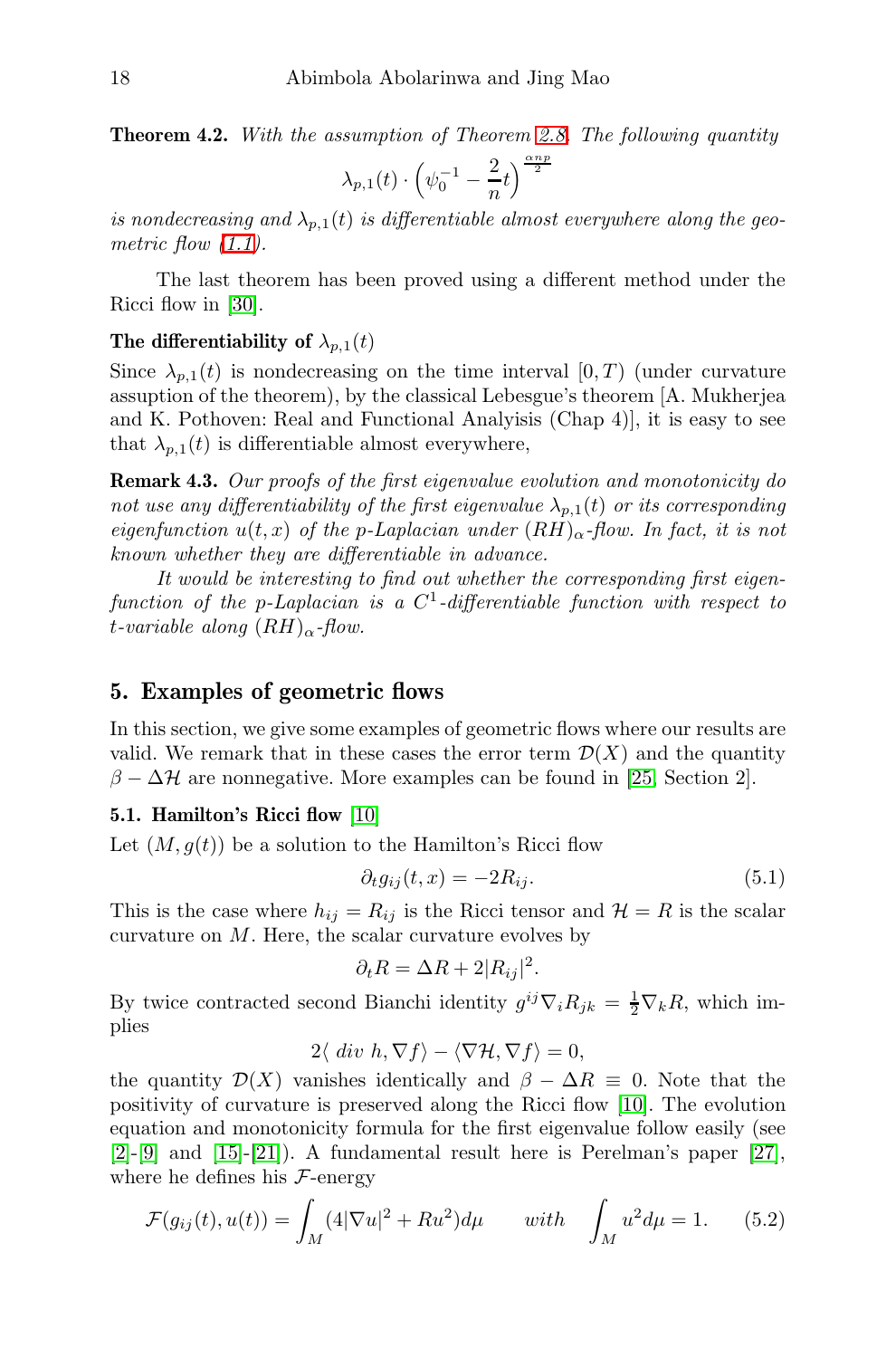and proves that it is monotonically nondecreasing. He also defines

$$
\lambda_1(g_{ij}) = \inf \left\{ \mathcal{F}(g_{ij}, f) : f \in C_c^{\infty}(M), \int_M e^{-f} d\mu = 1 \right\},\tag{5.3}
$$

with  $\lambda_1(q_{ij})$  (being the least eigenvalue of the geometric operator  $-4\Delta$  + R) and its corresponding eigenfunction  $u = e^{-f}$  satisfying the eigenvalue problem

$$
-4\Delta u + Ru = \lambda_1(g_{ij})u.
$$

He shows that monotonicity of  $\lambda_1(q_{ij})$  follows from that of F.

#### 5.2. Ricci-harmonic map flow [26]

Let  $(M, g)$  and  $(N, \xi)$  be compact (without boundary) Riemannian manifolds of dimensions m and n respectively. Let a smooth map  $\varphi : M \to N$  be a critical point of the Dirichlet energy integral  $E(\varphi) = \int_M |\nabla \varphi|^2 d\mu_g$ , where N is isometrically embedded in  $\mathbb{R}^d$ ,  $d \ge n$ , by the Nash embedding theorem. The configuration  $(g(x, t), \varphi(x, t)), t \in [0, T)$  of a one parameter family of Riemannian metrics  $q(x, t)$  and a family of smooth maps  $\varphi(x, t)$  is defined to be Ricci-harmonic map flow if it satisfies the coupled system of nonlinear parabolic equations

<span id="page-18-0"></span>
$$
\begin{cases}\n\frac{\partial}{\partial t}g(x,t) = -2Rc(x,t) + 2\alpha \nabla \varphi(x,t) \otimes \nabla \varphi(x,t) \\
\frac{\partial}{\partial t} \varphi(x,t) = \tau_g \varphi(x,t),\n\end{cases}
$$
\n(5.4)

where  $Rc(x,t)$  is the Ricci curvature tensor for the metric  $g, \alpha(t) \equiv \alpha > 0$ is a time-dependent coupling constant,  $\tau_g\varphi$  is the intrinsic Laplacian of  $\varphi$ , which denotes the tension field of map  $\varphi$  and  $\nabla \varphi \otimes \nabla \varphi = \varphi^* \xi$  is the pullback of the metric  $\xi$  on N via the map  $\varphi$ . See List [20] when the target manifold is one dimensional. Here  $h_{ij} = R_{ij} - \alpha \partial_i \varphi \partial_j \varphi =: S_{ij}, \ \mathcal{H} = R - \alpha |\nabla \varphi|^2 =: S$ and

$$
\partial_t S = \Delta S + 2|S_{ij}|^2 + 2\alpha|\tau_g\varphi|^2 - 2\dot{\alpha}|\nabla\varphi|^2. \tag{5.5}
$$

Using the twice contracted second Bianchi identity, we have

$$
(g^{ij}\nabla_i S_{jk} - \frac{1}{2}\nabla_k S)X_j = -\alpha \tau_g \varphi \nabla_j \varphi X_j.
$$
 (5.6)

A straightforward computation gives

$$
2(Re - S)(\nabla u, \nabla u) = 2\alpha |\nabla \varphi|^2 |\nabla u|^2.
$$
 (5.7)

Then,  $\mathcal{D}(X) = 2\alpha |\tau_g \varphi - \nabla_X \varphi|^2 - 2\alpha |\nabla \varphi|^2$  and  $\beta - \Delta S = 2\alpha |\tau_g \varphi|^2 - \alpha |\nabla \varphi|^2$ for all X on M. Thus both  $\mathcal{D}$  and  $\beta - \Delta S$  are nonnegative as long as  $\alpha(t)$ is nonincreasing in time. The first author has considered this in [1]. See also [17] for the monotonicity of the first eigenvalue of Laplace-Betrami operator and versions of Perelman's entropy under the Ricci-harmonic map flow.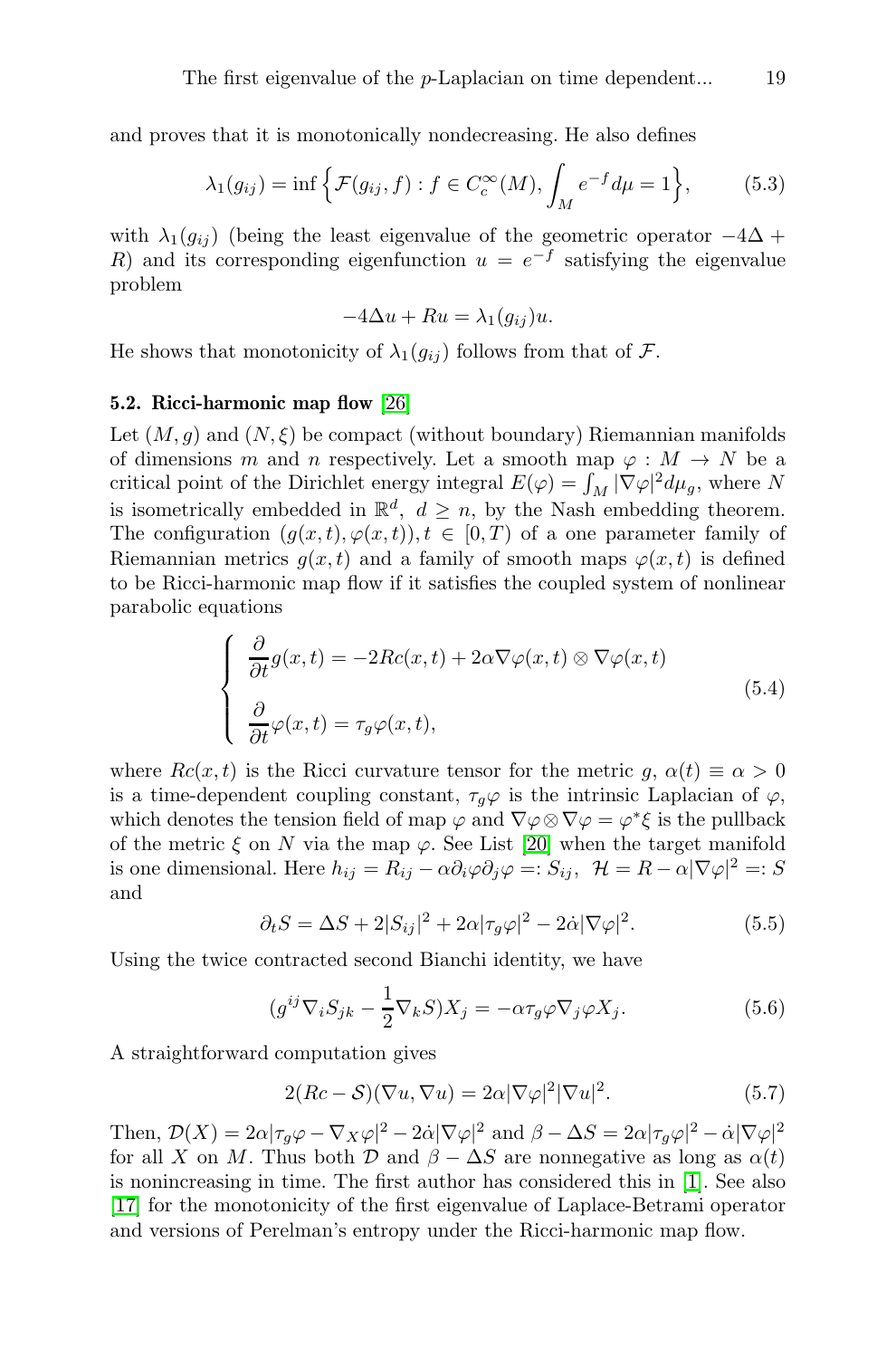#### 5.3. Lorentzian mean curvature flow

Let  $M^{n}(t) \subset L^{n+1}$  be a family of space-like hypersurfaces in ambient Lorentzian manifold evolving by Lorentzian mean curvature flow

$$
\partial_t F(t,\cdot) = \Pi(t,\cdot)\nu(t,\cdot)
$$

for  $(t, \cdot) \in [0, T] \times M$ , where  $F(t, \cdot)$  is the position of  $M^n$  in  $L^{n+1}$  satisfying  $F(0, \cdot) = F_0(\cdot)$ . Here  $\nu(t, \cdot)$  and  $\Pi(t, \cdot)$  are respectively the outer normal vector and mean curvature at the point  $F(t, \cdot)$ . Then, the induced metric evolves by

$$
\partial_t g_{ij} = 2H\Pi_{ij},
$$

where  $\Pi_{ij}$  denotes the components of the second fundamental form  $\Pi$  on M and  $H = g^{ij}\Pi_{ij}$  denotes the mean curvature of M. In this case  $h_{ij} = -H\Pi_{ij}$ and  $\mathcal{H} = -H^2$ . Letting Rc and Rm denote the Ricci and Riemman curvature tensor of  $L^{n+1}$  respectively, we have the Gauss equation

$$
R_{ij} = \overline{R}_{ij} - H\Pi_{ij} + \Pi_{il}\Pi_{lj} + \overline{R}_{i0j0},
$$

the Codazzzi equation

$$
\nabla_i \Pi_{jk} - \nabla_k \Pi_{ij} = \widetilde{R}_{0jki},
$$

the evolution equation

$$
\partial_t H = \Delta H - H(|\Pi|^2 + \overline{Rc}(\nu, \nu)
$$

and

$$
\beta - \Delta H = 2H^2 |\Pi|^2 + |\nabla H|^2 + 2H \widetilde{Rc}(\nu, \nu).
$$

See the explicit forms of the Gauss and the Codazzi equations for  $L^{n+1}$  =  $\mathbb{R}^{n+1}$  in [11]. Combining the above equation we obtain the quantity

$$
\mathcal{D}(X) = 2|\nabla H - \Pi(X, \cdot)|^2 + 2\overline{R}c(H\nu - X, H\nu - X) + 2\langle \overline{R}m(X, \nu)\nu, X \rangle, (5.8)
$$

where  $\nu$  denotes future-oriented timelike unit normal vector on M. Obviously both  $\mathcal{D}(X)$  and  $\beta - \Delta H$  are nonnegative when assuming nonnegativity on sectional curvature of  $L^{n+1}$ . See [33] for the evolution and monotonicity of the first eigenvalue of p-Laplace operator under the  $m^{th}$  powers of the mean curvature flow. See also Huisken [11], the second author's paper [23] and [8, 32] for related results.

#### 5.4. The Yamabe flow

This is the case when  $h_{ij} = \frac{1}{2} R g_{ij}$ , where R is the scalar curvature of the metric. Yamabe flow is then the following evolution equation

<span id="page-19-0"></span>
$$
\frac{\partial}{\partial t}g_{ij}(x,t) = -R(x,t)g_{ij}(x,t), \quad (x,t) \in M \times [0,T]
$$
\n
$$
g_{ij}(x,0) = g_0(x)
$$
\n(5.9)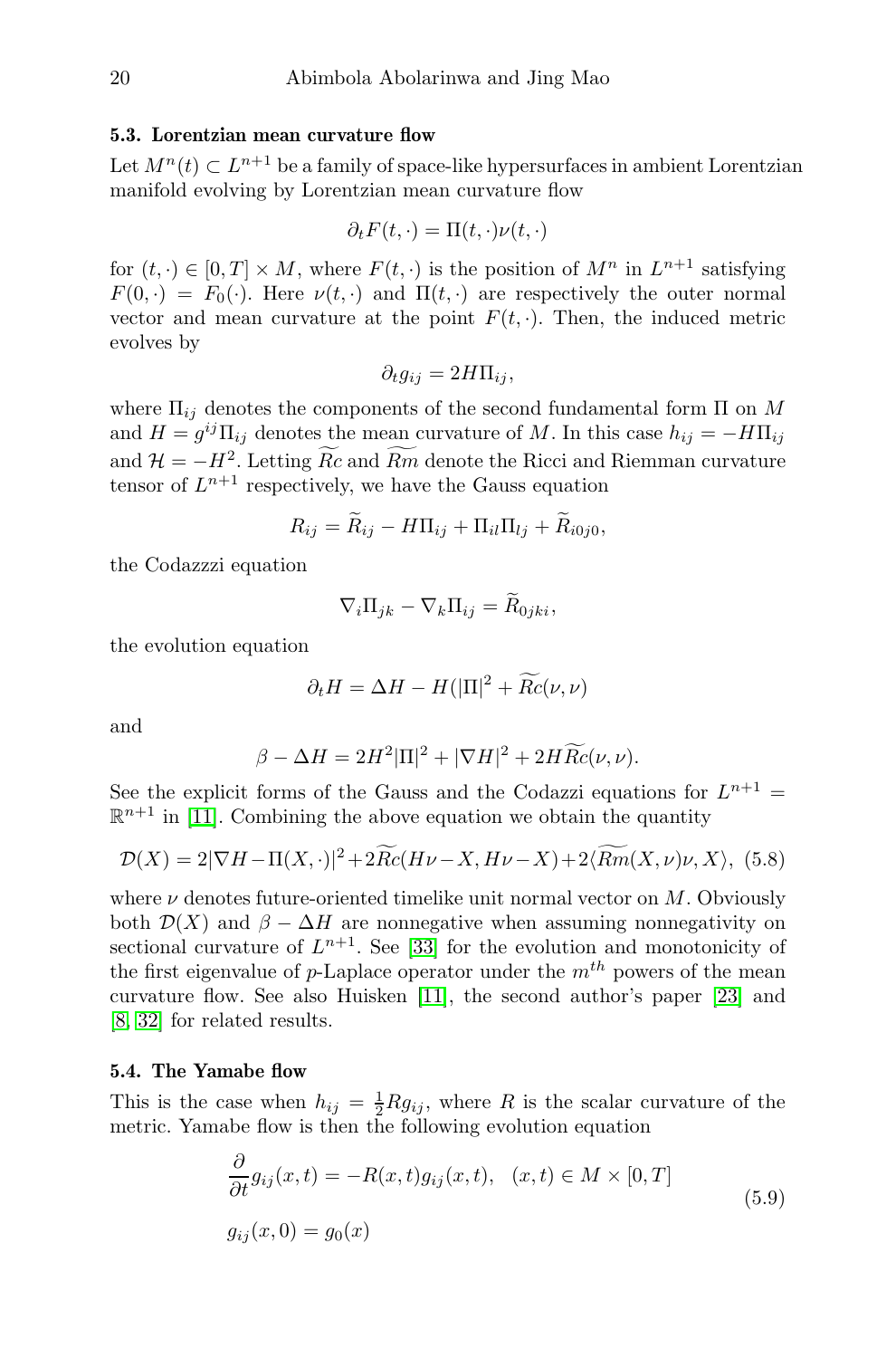as introduced by R. Hamilton who first establishes the existence of its unique solution for all time and shows that the metric  $g(t)$  approaches constant as  $t \to \infty$ . His proof is done for volume preserving flow

$$
\frac{\partial}{\partial t}g_{ij}(x,t) = (r(t) - R(x,t))g_{ij}(x,t), \quad (x,t) \in M \times [0,\infty), \tag{5.10}
$$

with  $r(t) = Vol^{-1}(g(t)) \int_M R d\mu$  is the average of scalar curvature for the metric in a conformal class. For more on the global existence and convergence of [\(5.9\)](#page-19-0) see Chow [4] and Ye [31]. Note that under the Yamabe flow the volume measure evolves as  $\partial_t d\mu = n/2Rd\mu$  and the normalization condition,  $\partial_t \left( \int_M |u|^p d\mu \right) = 0$ , implies

$$
\int_{M} p|u|^{p}uu_{t}d\mu - \frac{n}{2}\int_{M} Rud\mu = 0.
$$

Here, the evolution of scalar curvature is given [4] as

$$
\frac{\partial}{\partial t}R = (n-1)\Delta R + R^2 \tag{5.11}
$$

and by the strong maximum principle

$$
R(x,t) \ge \psi(t) = \frac{R_{min}(0)}{1 - R_{min}(0)t}
$$

for all t. We can also compute

$$
\langle 2div \ h - \nabla \mathcal{H}, \nabla f \rangle = \langle 2g^{ij} \nabla_i \left( \frac{1}{2} R g_{ij} \right) - \frac{n}{2} \nabla_k R, \nabla f \rangle
$$

$$
= \frac{2n - n}{2} \langle \nabla R, \nabla f \rangle
$$

and

$$
\beta - \Delta \mathcal{H} = \frac{n(n-2)}{2} \Delta R.
$$

These imply that the quantity  $\mathcal{D}(\nabla f)$  is nonnegative on the Einstein tensor

$$
E_{ij} = R_{ij} - \frac{1}{2}R_{ij} \ge 0.
$$

Hence our results hold. See [30, Section 7], where with assumption that  $p \geq n$ and  $R \geq 0$ , they prove that  $\lambda_{p,1}$  is strictly increasing and differentiable almost everywhere along the Yamabe flow. Yamabe flow coincides with the Ricci flow on Riemann surfaces.

#### Acknowledgements

The first author was partially supported by Nigeria Tetfund research grant through OSCOTECH, Esa-Oke. The second author was partially supported by the NSF of China (Grant No. 11401131). The first version of the paper was completed during the first author's research visit to African Institute for Mathematical Sciences (AIMS), Senegal in February 2016. He therefore thanks AIMS-Senegal for finacial suport during the visit. He also wishes to thank the Research chair, Prof. Moustapha Fall for the hospitality and useful discussions which helped in improving this paper.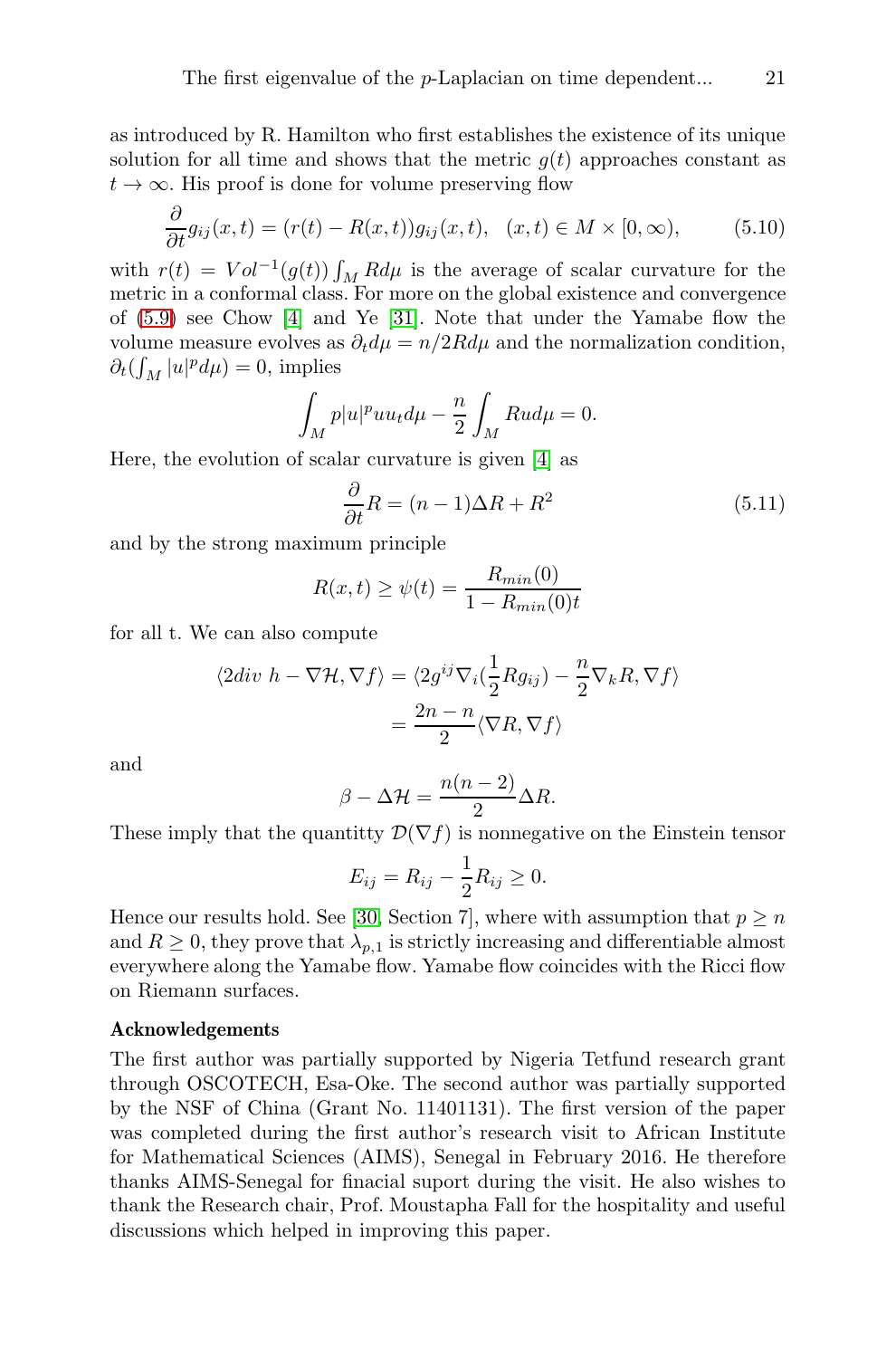# References

- [1] A. Abolarinwa, Evolution and monotonicity of the first eigenvalue of p-Laplacian under the Ricci-harmonic flow, J. Appl. Anal.  $21(2)(2015)$ ,  $147-160$ .
- [2] X. Cao, Eigenvalues of  $(-\Delta + \frac{R}{2})$  on manifolds with nonnegative curvature operator, Math. Ann. 337(2)(2007), 435–442.
- [3] X. Cao, First eigenvalues of geometric operators under the Ricci Flow, Proceeding of AMS 136(11)(2008), 4075–4078.
- [4] B. Chow, The Yamabe flow on locally conformally flat manifolds with positive Ricci curvature, Comm. Pure. Appl. Math. 45(8)(1992), 1003–1014.
- [5] B. Chow and D. Knopf, The Ricci flow: An introduction. AMS, Providence, RI (2004)
- [6] J. I. Diaz and J. E. Saa, Nonlinear partial Differential Equations and free boundaries Vol. I. Elliptic Eqns, Res. Notes in Math. 106. Pitman London (1985).
- [7] L. C. Evans, A new proof of local  $C^{1,\alpha}$ -regularity for solutions of certain degenerate elliptic PDE., Journal of Diff. Eq.  $(45)(1982)$ , 356–373.
- [8] F. Guo, G. Li and C. Wu, Isoperimetric inequalities for eigenvalues by inverse mean curvature, [arXiv:1602.05290v](http://arxiv.org/abs/1602.05290)1 [math.DG].
- [9] H. Guo, R. Philipowski, A. Thalmaier, Entropy and lowest eigenvalue on evolving manifolds, Pacific J. Math. (264) (2013), 61–82.
- [10] R. Hamilton, Three-Manifolds with Positive Ricci Curvature, J. Diff. Geom.  $17(2)(1982), 253-306.$
- [11] G. Huisken, Flow by mean curvature of convex surfaces into spheres, J. Diff. Geom. 20(1984) 237–266.
- [12] T. Kato, Perturbation Theory for Linear Operator, Springer, Berlin, New York, 1984.
- [13] B. Kawohl, V. Fridman, Isoperimetric estimates for the first eigenvalue of the p-Laplace operator and the Cheeger constant, Comm. Math. Univ. Carol. 44(4) (2003), 659–667.
- [14] B. Kleiner, J. Lott, Note on Perelman's paper. Geometry and Topology, 12 (2008), 2587–2858.
- [15] J-F. Li, Eigenvalues and energy functionals with monotonicity formulae under Ricci flow, Math. Ann. 338(4) (2007), 927–946.
- [16] J. Li, Monotonicity formulae under rescaled Ricci flow, arXiv:math/07010.5328v3 [math.DG] (2007).
- [17] Y. Li, Eigenvalues and entropies under the Harmonic-Ricci Flow, Pacific J. Math. 267(1)(2014), 141–184.
- [18] P. Lindqvist, On the equation  $div(|\nabla u|^{p-2}\nabla u) + \lambda |u|^{p-2}u = 0$ , Research reports, vol. A 263, Helsinki Univ. Tech. Inst. Math. Helsinki (1988).
- [19] P. Lindqvist, Addendum: On the equation  $div(|\nabla u|^{p-2}\nabla u) + \lambda |u|^{p-2}u = 0$ , Proc. Amer. Math. Soc. 116(1992), 583–584.
- [20] B. List, Evolution of an extended Ricci flow system, Comm. Anal. Geom. 16(5)(2008),1007–1048.
- [21] L. Ma, Eigenvalue monotonicity for the Ricci-Hamilton flow, Annals of Global Analysis Geom. 29(3)(2006), 287–292.